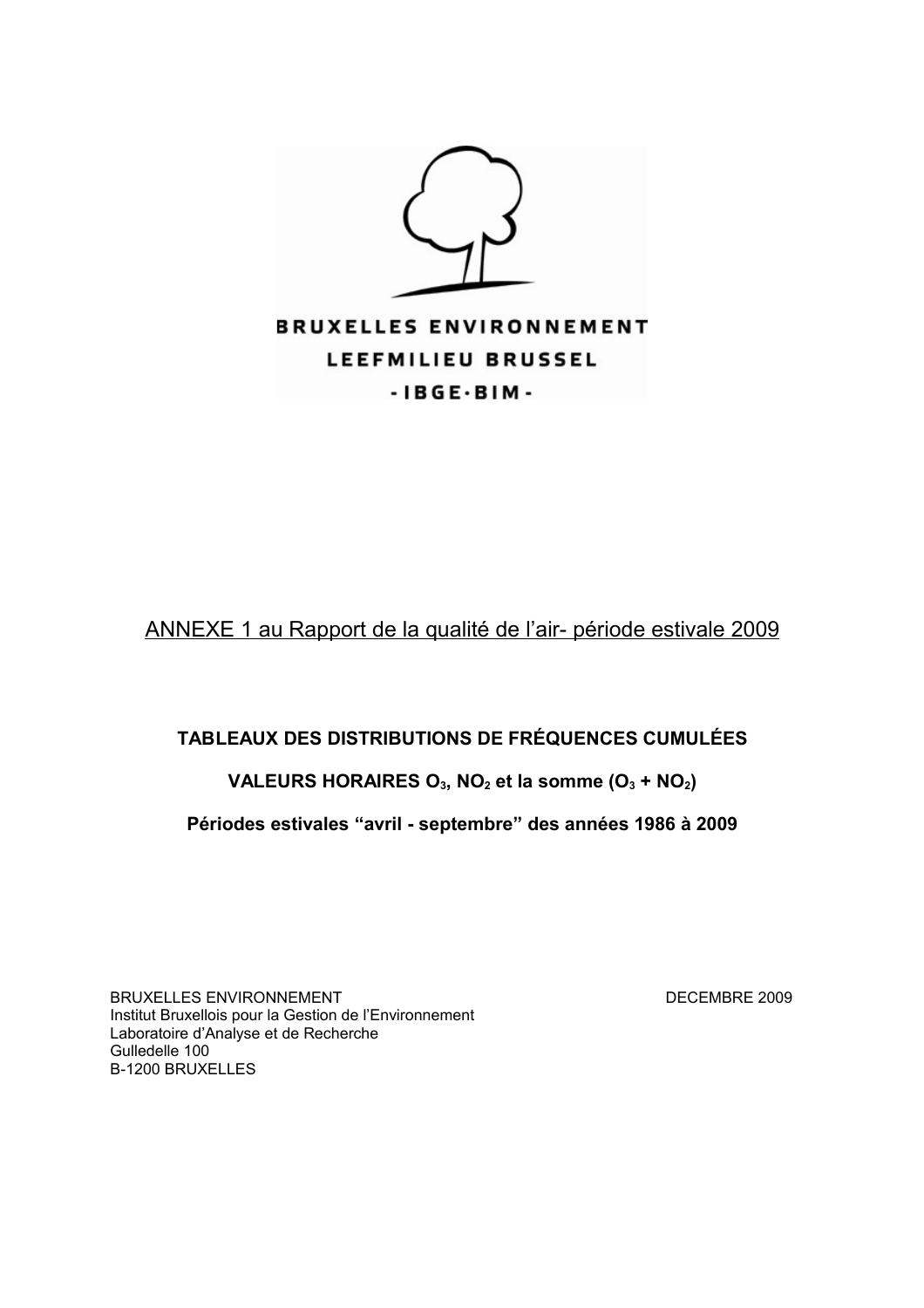O<sub>3</sub> - 1Hr. Values [µg/m<sup>3</sup>]

41R001 (Molenbeek)

| Station | Period            | Min            | $P_{10}$ | $P_{20}$ | $P_{30}$ | $P_{40}$ | $P_{50}$ | $P_{60}$ | $P_{70}$ | $P_{80}$ | $P_{90}$ | $P_{95}$ | $P_{98}$ | $P_{99}$ | $P_{99.9}$ | Max | ΑM | GM | Nt   | %Nt  |
|---------|-------------------|----------------|----------|----------|----------|----------|----------|----------|----------|----------|----------|----------|----------|----------|------------|-----|----|----|------|------|
| 41R001  | sum97             | $- -$          |          |          |          |          |          |          |          |          |          |          |          |          |            |     |    | -- | 328  | 7,4  |
| 41R001  | sum98             | 2              | 13       | 21       | 30       | 37       | 43       | 50       | 57       | 65       | 79       | 93       | 113      | 125      | 154        | 173 | 45 | 36 | 4027 | 91,6 |
| 41R001  | sum99             | 2              | 6        | 16       | 23       | 30       | 38       | 45       | 53       | 63       | 80       | 99       | 120      | 129      | 168        | 178 | 42 | 29 | 4126 | 93,9 |
| 41R001  | sum00             | 2              | 6        | 14       | 23       | 31       | 38       | 48       | 52       | 62       | 74       | 85       | 108      | 126      | 156        | 169 | 40 | 28 | 4115 | 93,6 |
| 41R001  | sum01             | 2              | 8        | 18       | 27       | 34       | 41       | 48       | 56       | 66       | 80       | 99       | 128      | 141      | 162        | 169 | 44 | 32 | 4127 | 93,9 |
| 41R001  | sum02             | 2              | 6        | 16       | 26       | 34       | 41       | 48       | 56       | 67       | 80       | 91       | 114      | 123      | 154        | 164 | 43 | 30 | 4263 | 97,0 |
| 41R001  | sum03             | 4              | 5        | 17       | 27       | 37       | 46       | 55       | 65       | 78       | 95       | 120      | 144      | 161      | 207        | 226 | 50 | 35 | 4138 | 94,2 |
| 41R001  | sum04             | 2              |          | 18       | 26       | 34       | 41       | 48       | 56       | 65       | 78       | 92       | 111      | 121      | 158        | 170 | 43 | 31 | 4301 | 97,9 |
| 41R001  | sum05             | 2              |          | 17       | 27       | 35       | 43       | 50       | 57       | 67       | 83       | 99       | 118      | 138      | 198        | 209 | 45 | 33 | 4250 | 96,7 |
| 41R001  | sum06             | 2              | 8        | 20       | 30       | 38       | 45       | 53       | 61       | 71       | 92       | 117      | 136      | 151      | 183        | 240 | 49 | 35 | 4267 | 97,1 |
| 41R001  | sum07             | 2              | 5        | 15       | 24       | 32       | 38       | 45       | 52       | 61       | 75       | 88       | 103      | 119      | 147        | 162 | 40 | 28 | 4328 | 98,5 |
| 41R001  | sum08             | 2              | 10       | 21       | 29       | 36       | 44       | 50       | 58       | 66       | 80       | 95       | 114      | 122      | 150        | 197 | 45 | 35 | 4314 | 98,2 |
| 41R001  | sum09             | $\overline{2}$ | 11       | 23       | 32       | 39       | 46       | 52       | 60       | 70       | 84       | 96       | 108      | 121      | 159        | 183 | 48 | 37 | 4330 | 98,5 |
| 41R001  | sum <sub>10</sub> |                |          |          |          |          |          |          |          |          |          |          |          |          |            |     |    |    |      |      |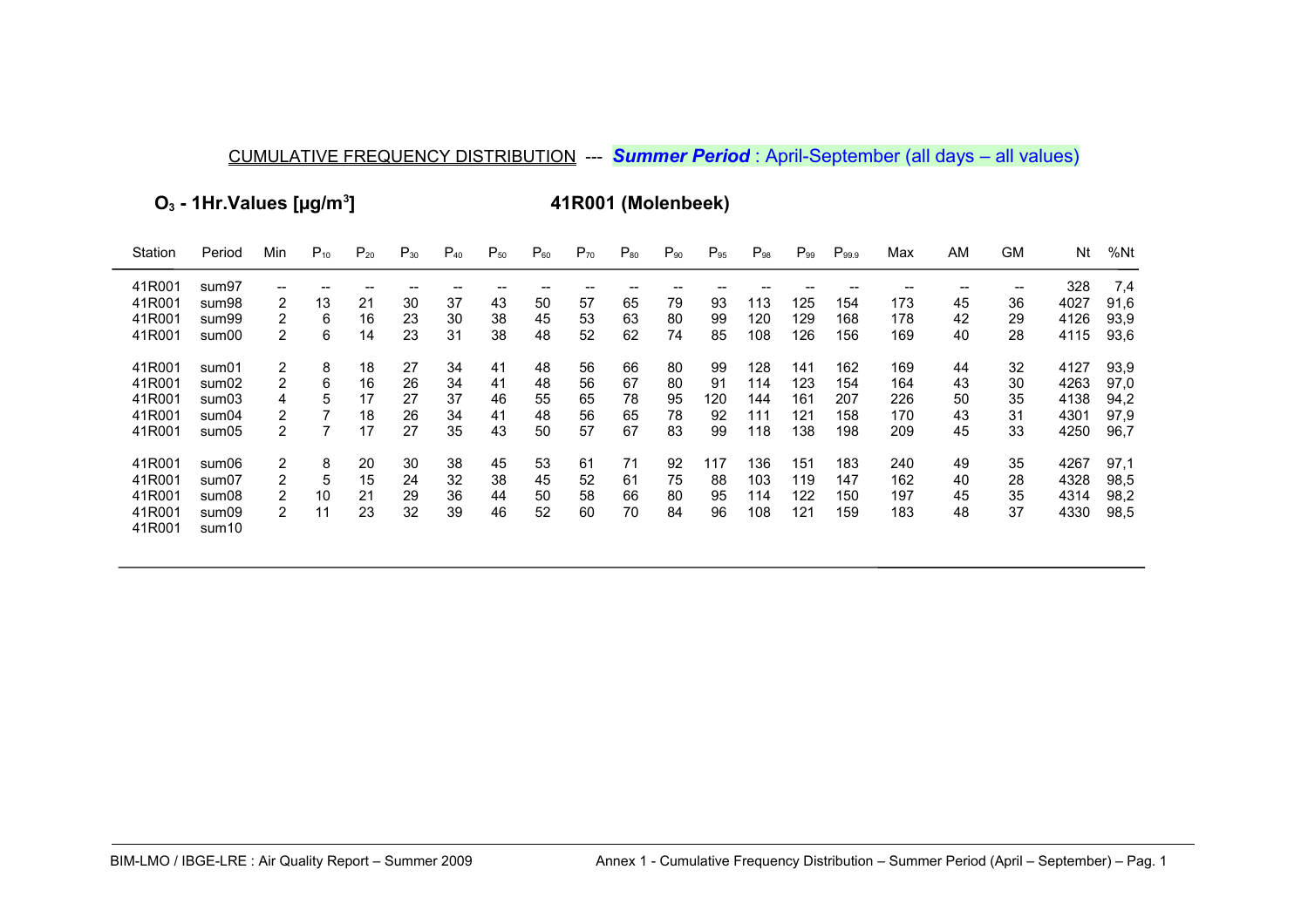**O3 - 1Hr.Values [µg/m<sup>3</sup>**

**] 41B004 (St.-Katelijne / Ste-Catherine)**

| Station          | Period                     | Min               | $P_{10}$ | $P_{20}$ | $P_{30}$ | $P_{40}$ | $P_{50}$ | $P_{60}$ | $P_{70}$ | $P_{80}$ | $P_{90}$ | $P_{95}$ | $P_{98}$ | $P_{99}$ | $P_{99.9}$ | Max | ΑM | GM | Nt   | %Nt  |
|------------------|----------------------------|-------------------|----------|----------|----------|----------|----------|----------|----------|----------|----------|----------|----------|----------|------------|-----|----|----|------|------|
| 41B004           | sum01                      | 2                 | 6        | 15       | 24       | 31       | 38       | 46       | 54       | 63       | 79       | 97       | 122      | 133      | 154        | 162 | 42 | 29 | 4132 | 94,0 |
| 41B004           | sum02                      | 2                 | 6        | 17       | 26       | 34       | 41       | 48       | 57       | 67       | 81       | 92       | 118      | 128      | 161        | 176 | 44 | 31 | 4324 | 98,4 |
| 41B004           | sum03                      | 2                 |          | 20       | 30       | 40       | 49       | 58       | 68       | 80       | 102      | 125      | 150      | 169      | 209        | 234 | 53 | 37 | 4327 | 98,5 |
| 41B004           | sum04                      | 2                 | 9        | 21       | 28       | 36       | 43       | 51       | 59       | 68       | 83       | 99       | 118      | 133      | 175        | 192 | 46 | 34 | 4278 | 97.4 |
| 41B004           | sum05                      | 2                 | 8        | 19       | 29       | 37       | 45       | 52       | 60       | 69       | 86       | 104      | 127      | 143      | 207        | 220 | 47 | 34 | 4249 | 96,7 |
| 41B004           | sum06                      | --                |          |          |          |          |          |          |          |          |          |          |          |          |            |     |    |    |      |      |
| 41B004           | sum07                      | $\hspace{0.05cm}$ | --       |          |          |          | --       |          |          |          |          |          |          |          |            | --  | -- | -- | --   |      |
| 41B004           | sum08                      | 2                 | 10       | 22       | 31       | 38       | 45       | 53       | 60       | 71       | 87       | 109      | 130      | 140      | 163        | 217 | 48 | 36 | 4329 | 98,5 |
| 41B004<br>41B004 | sum09<br>sum <sub>10</sub> | 2                 | 11       | 22       | 31       | 38       | 45       | 52       | 60       | 70       | 85       | 99       | 112      | 125      | 172        | 196 | 47 | 36 | 4329 | 98,5 |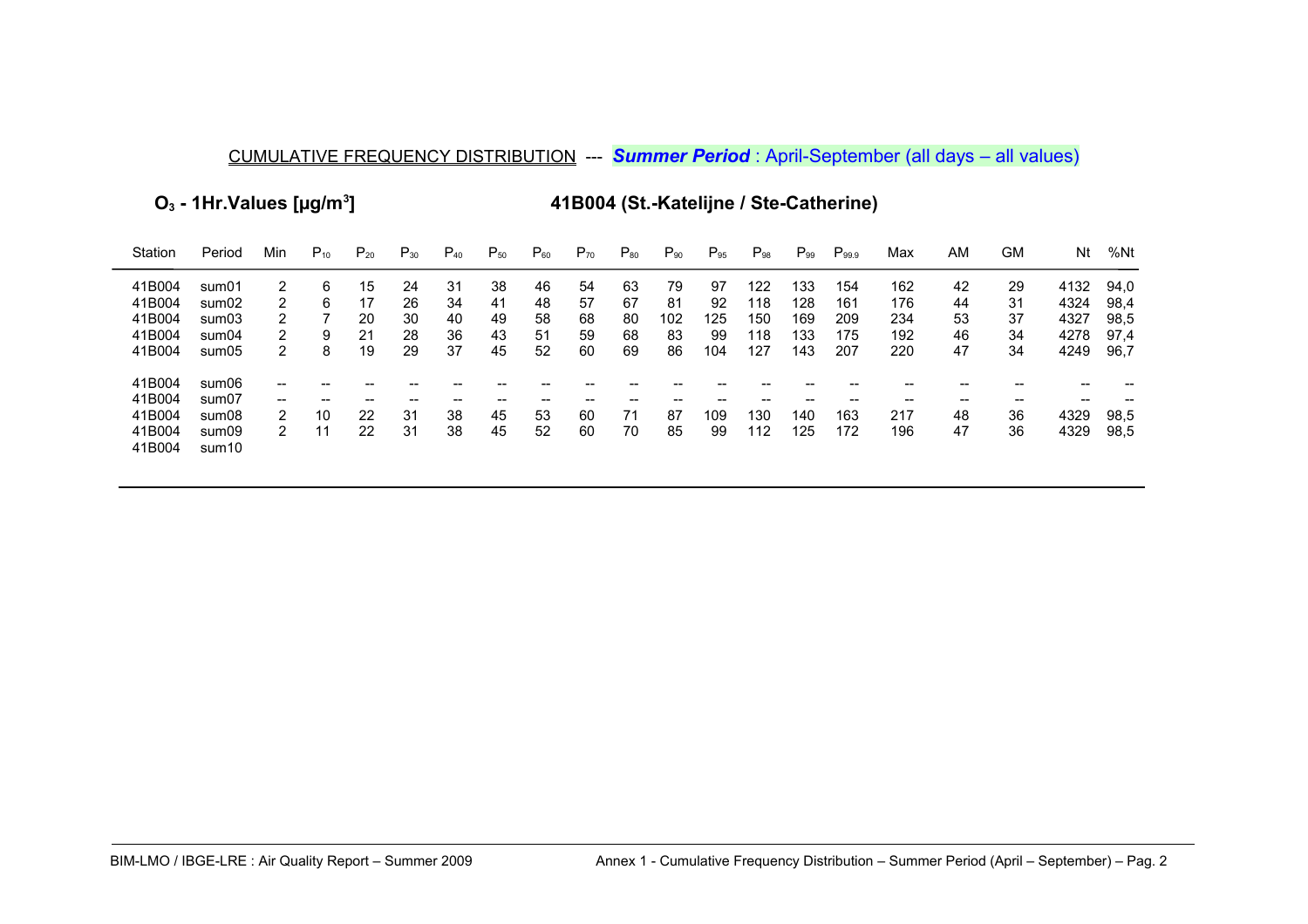**O3 - 1Hr.Values [µg/m<sup>3</sup>**

**] 41B006 (Europees Parlement / Parlement Européen)**

| Station | Period            | Min | $P_{10}$ | $P_{20}$ | $P_{30}$ | $\mathsf{P}_{\mathsf{40}}$ | $P_{50}$ | $P_{60}$ | $P_{70}$ | $P_{80}$ | $P_{90}$ | $P_{95}$ | $P_{98}$ | $P_{99}$ | $P_{99.9}$ | Max | ΑM | GМ    | Νt   | %Nt  |
|---------|-------------------|-----|----------|----------|----------|----------------------------|----------|----------|----------|----------|----------|----------|----------|----------|------------|-----|----|-------|------|------|
| 41B006  | sum01             | --  |          |          |          |                            |          |          |          |          |          |          |          |          |            |     |    | $- -$ | 398  | 9,0  |
| 41B006  | sum02             | 2   | 12       | 24       | 33       | 41                         | 48       | 55       | 64       | 73       | 87       | 100      | 119      | 128      | 154        | 165 | 50 | 39    | 4240 | 96,5 |
| 41B006  | sum03             | 2   | 15       | 29       | 40       | 49                         | 58       | 67       | 76       | 89       | 110      | 132      | 152      | 167      | 214        | 231 | 61 | 47    | 4280 | 97.4 |
| 41B006  | sum04             | 2   | 17       | 27       | 36       | 43                         | 50       | 57       | 65       | 74       | 87       | 102      | 121      | 133      | 169        | 175 | 52 | 43    | 4239 | 96,5 |
| 41B006  | sum05             | 2   | 14       | 25       | 33       | 41                         | 48       | 55       | 63       | 73       | 89       | 105      | 123      | 141      | 194        | 200 | 51 | 40    | 4266 | 97,1 |
| 41B006  | sum06             | 2   | 17       | 28       | 38       | 46                         | 53       | 61       | 69       | 78       | 100      | 125      | 141      | 153      | 187        | 216 | 57 | 45    | 4279 | 97.4 |
| 41B006  | sum07             | 2   | 10       | 23       | 32       | 38                         | 45       | 52       | 59       | 69       | 84       | 99       | 120      | 131      | 158        | 177 | 48 | 36    | 3975 | 90.5 |
| 41B006  | sum08             | 2   | 16       | 28       | 36       | 44                         | 50       | 58       | 65       | 74       | 89       | 105      | 123      | 131      | 149        | 201 | 52 | 42    | 4305 | 98,0 |
| 41B006  | sum09             | 2   | 20       | 32       | 39       | 47                         | 53       | 60       | 69       | 79       | 94       | 107      | 121      | 133      | 176        | 193 | 56 | 46    | 4331 | 98,6 |
| 41B006  | sum <sub>10</sub> |     |          |          |          |                            |          |          |          |          |          |          |          |          |            |     |    |       |      |      |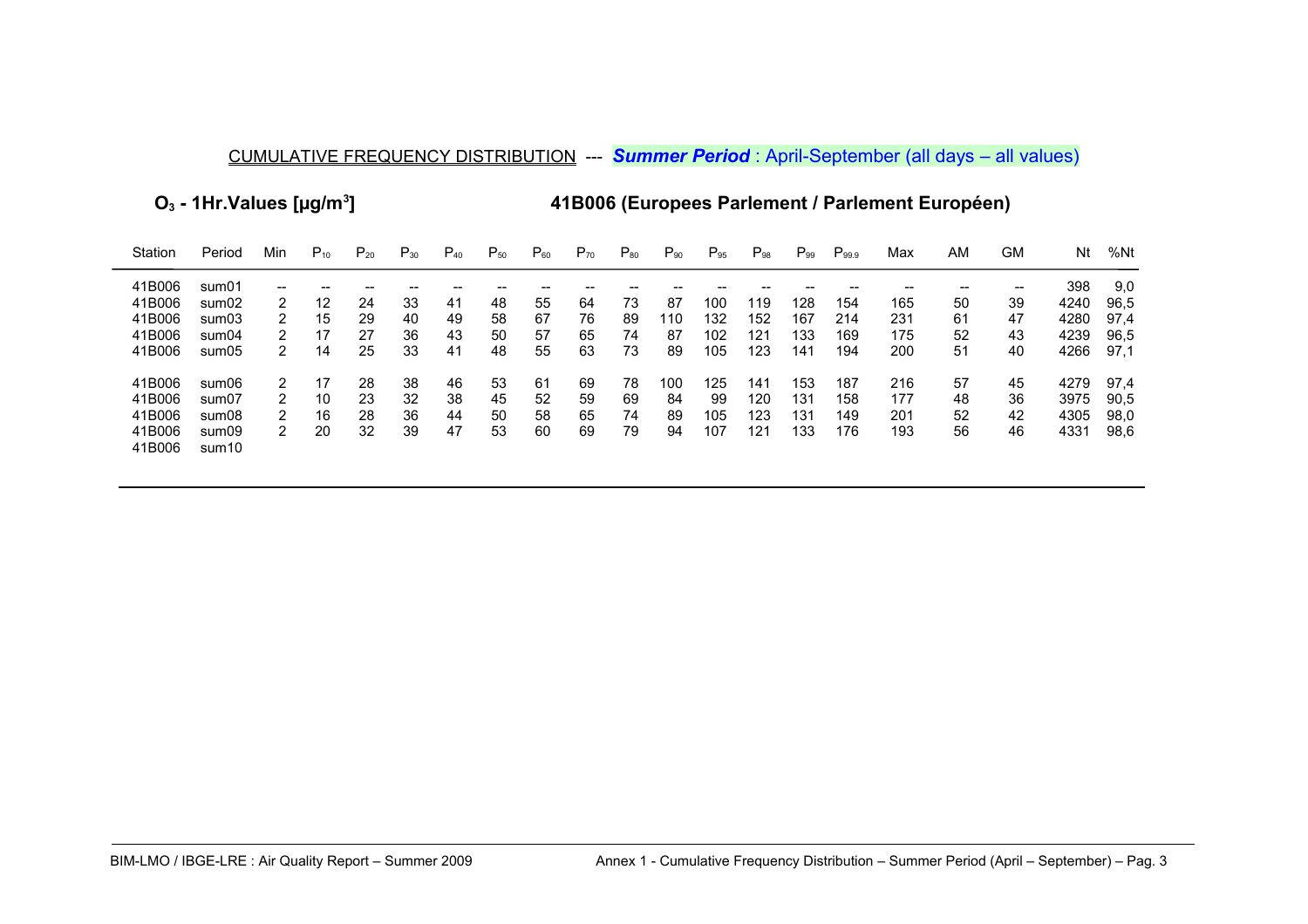**O3 - 1Hr.Values [µg/m<sup>3</sup>**

**] 41B011 (St.-Agatha-Berchem / Berchem-Ste-Agathe)**

| Station | Period            | Min            | $P_{10}$ | $P_{20}$ | $P_{30}$ | $P_{40}$ | $P_{50}$ | $P_{60}$ | $P_{70}$ | $P_{80}$ | $P_{90}$ | $P_{95}$ | $P_{98}$ | $P_{99}$ | $P_{99.9}$ | Max | AM | GM | Nt   | %Nt  |
|---------|-------------------|----------------|----------|----------|----------|----------|----------|----------|----------|----------|----------|----------|----------|----------|------------|-----|----|----|------|------|
| 41B011  | sum93             | 4              | 6        | 13       | 21       | 28       | 35       | 42       | 51       | 61       | 78       | 98       | 127      | 144      | 175        | 181 | 40 | 28 | 3998 | 90,8 |
| 41B011  | sum94             | 2              | 4        | 14       | 25       | 34       | 43       | 51       | 60       | 73       | 103      | 135      | 168      | 184      | 215        | 241 | 49 | 31 | 3606 | 82,1 |
| 41B011  | sum95             | 2              |          | 18       | 28       | 36       | 45       | 53       | 63       | 77       | 111      | 149      | 182      | 199      | 237        | 270 | 53 | 35 | 3885 | 88,4 |
| 41B011  | sum96             | 2              | 4        | 13       | 23       | 32       | 42       | 52       | 62       | 73       | 93       | 117      | 140      | 153      | 170        | 187 | 47 | 30 | 3514 | 80,0 |
| 41B011  | sum97             | 2              | 6        | 15       | 27       | 37       | 46       | 57       | 66       | 80       | 105      | 134      | 161      | 174      | 198        | 239 | 52 | 34 | 3555 | 80,9 |
| 41B011  | sum98             | 2              | 10       | 22       | 32       | 39       | 48       | 55       | 63       | 73       | 88       | 106      | 131      | 151      | 199        | 226 | 50 | 37 | 4018 | 91,4 |
| 41B011  | sum99             | 2              | 11       | 24       | 33       | 42       | 50       | 59       | 68       | 79       | 98       | 117      | 138      | 154      | 181        | 186 | 54 | 39 | 4186 | 95,3 |
| 41B011  | sum00             | 2              | 9        | 20       | 29       | 37       | 45       | 53       | 62       | 73       | 86       | 100      | 123      | 137      | 184        | 191 | 48 | 36 | 3953 | 90,0 |
| 41B011  | sum01             | 2              | 11       | 24       | 34       | 42       | 50       | 58       | 67       | 77       | 94       | 117      | 149      | 159      | 197        | 215 | 53 | 40 | 4256 | 96,9 |
| 41B011  | sum02             | 2              | 6        | 18       | 30       | 39       | 47       | 55       | 65       | 75       | 87       | 100      | 127      | 139      | 177        | 188 | 49 | 34 | 4137 | 94,1 |
| 41B011  | sum03             | 2              | 9        | 23       | 35       | 46       | 56       | 65       | 75       | 87       | 111      | 136      | 162      | 179      | 221        | 234 | 59 | 41 | 4313 | 98,2 |
| 41B011  | sum04             | 2              | 11       | 24       | 32       | 41       | 49       | 57       | 65       | 75       | 91       | 110      | 133      | 145      | 196        | 204 | 51 | 38 | 4266 | 97,1 |
| 41B011  | sum05             | 2              | 8        | 20       | 30       | 39       | 48       | 57       | 64       | 75       | 90       | 111      | 134      | 151      | 209        | 218 | 50 | 36 | 4241 | 96,5 |
| 41B011  | sum06             | 2              | 12       | 25       | 35       | 45       | 54       | 62       | 70       | 82       | 105      | 136      | 158      | 178      | 203        | 241 | 57 | 41 | 4324 | 98,4 |
| 41B011  | sum07             | 2              | 8        | 20       | 30       | 38       | 44       | 52       | 60       | 71       | 86       | 104      | 124      | 139      | 169        | 189 | 47 | 34 | 4295 | 97,7 |
| 41B011  | sum08             | 2              | 14       | 26       | 35       | 43       | 50       | 58       | 66       | 77       | 94       | 117      | 139      | 145      | 161        | 185 | 53 | 41 | 4183 | 95,2 |
| 41B011  | sum09             | $\overline{2}$ | 13       | 26       | 36       | 44       | 51       | 59       | 68       | 79       | 95       | 109      | 124      | 139      | 189        | 197 | 54 | 41 | 4312 | 98,1 |
| 41B011  | sum <sub>10</sub> |                |          |          |          |          |          |          |          |          |          |          |          |          |            |     |    |    |      |      |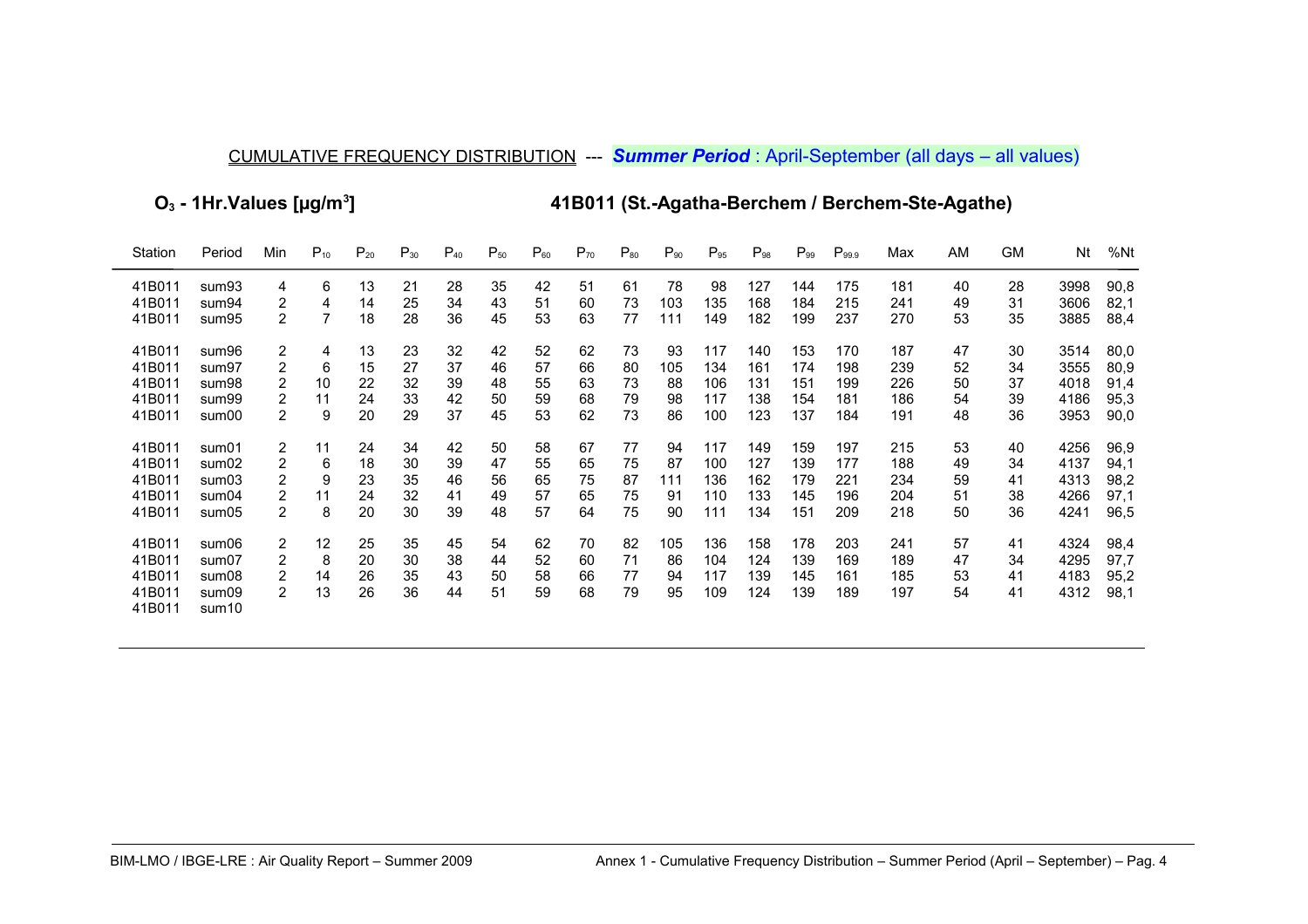O<sub>3</sub> - 1Hr. Values [µg/m<sup>3</sup>]

41R012 (Ukkel / Uccle)

| Station | Period            | Min                     | $P_{10}$ | $P_{20}$ | $P_{30}$ | $P_{40}$ | $P_{50}$ | $P_{60}$ | $P_{70}$ | $P_{80}$ | $P_{90}$ | $P_{95}$ | $P_{98}$ | $P_{99}$ | $P_{99.9}$ | Max | AM | <b>GM</b> | Nt   | %Nt  |
|---------|-------------------|-------------------------|----------|----------|----------|----------|----------|----------|----------|----------|----------|----------|----------|----------|------------|-----|----|-----------|------|------|
| 41R012  | sum86             | 4                       | 4        | 9        | 16       | 22       | 29       | 39       | 51       | 66       | 88       | 103      | 120      | 131      | 164        | 225 | 39 | 25        | 3575 | 81,3 |
| 41R012  | sum87             | 4                       | 5        | 16       | 27       | 35       | 43       | 50       | 57       | 66       | 82       | 102      | 129      | 143      | 183        | 216 | 45 | 32        | 2918 | 66,4 |
| 41R012  | sum88             | 4                       | 9        | 18       | 25       | 32       | 39       | 45       | 53       | 64       | 81       | 96       | 110      | 121      | 144        | 150 | 42 | 32        | 3217 | 73,2 |
| 41R012  | sum89             | 4                       | 5        | 13       | 24       | 33       | 43       | 53       | 64       | 81       | 111      | 137      | 168      | 184      | 239        | 251 | 52 | 33        | 3672 | 83,6 |
| 41R012  | sum90             | 4                       | 5        | 14       | 23       | 32       | 43       | 52       | 64       | 81       | 113      | 141      | 176      | 209      | 229        | 238 | 52 | 34        | 2538 | 57,7 |
| 41R012  | sum91             | 4                       | 5        | 15       | 23       | 31       | 40       | 49       | 58       | 68       | 87       | 107      | 130      | 142      | 189        | 202 | 45 | 31        | 3276 | 74,5 |
| 41R012  | sum92             | 4                       | 6        | 14       | 22       | 28       | 34       | 41       | 51       | 66       | 91       | 114      | 139      | 157      | 202        | 217 | 43 | 30        | 3644 | 82,9 |
| 41R012  | sum93             | 4                       | 10       | 18       | 25       | 32       | 40       | 48       | 57       | 69       | 89       | 111      | 136      | 156      | 206        | 243 | 46 | 34        | 3797 | 86,4 |
| 41R012  | sum94             | 4                       | 9        | 21       | 32       | 42       | 51       | 60       | 69       | 81       | 106      | 134      | 169      | 187      | 220        | 248 | 56 | 41        | 3627 | 82,5 |
| 41R012  | sum95             | 2                       | 11       | 23       | 32       | 40       | 48       | 56       | 67       | 83       | 120      | 154      | 183      | 199      | 238        | 256 | 58 | 40        | 3832 | 87,2 |
| 41R012  | sum96             | $\overline{\mathbf{c}}$ | 6        | 17       | 26       | 35       | 44       | 53       | 62       | 72       | 91       | 114      | 140      | 155      | 171        | 191 | 48 | 33        | 3809 | 86,7 |
| 41R012  | sum97             | 2                       |          | 21       | 31       | 41       | 49       | 58       | 66       | 77       | 98       | 124      | 149      | 161      | 190        | 197 | 53 | 37        | 3901 | 88,8 |
| 41R012  | sum98             | 2                       | 17       | 28       | 37       | 44       | 51       | 59       | 67       | 76       | 90       | 105      | 128      | 144      | 195        | 227 | 53 | 43        | 4061 | 92,4 |
| 41R012  | sum99             | 2                       | 21       | 34       | 43       | 51       | 58       | 66       | 75       | 86       | 106      | 125      | 146      | 161      | 187        | 193 | 61 | 50        | 4127 | 93,9 |
| 41R012  | sum00             | 2                       | 15       | 27       | 36       | 43       | 50       | 57       | 66       | 76       | 89       | 103      | 129      | 140      | 178        | 183 | 52 | 41        | 4157 | 94,6 |
| 41R012  | sum01             | 2                       | 17       | 29       | 38       | 45       | 53       | 61       | 69       | 79       | 98       | 122      | 151      | 163      | 189        | 200 | 57 | 45        | 4130 | 94,0 |
| 41R012  | sum02             | 2                       | 11       | 24       | 34       | 42       | 51       | 59       | 67       | 77       | 91       | 104      | 127      | 136      | 189        | 208 | 52 | 39        | 4216 | 95,9 |
| 41R012  | sum03             | 2                       | 14       | 28       | 40       | 51       | 61       | 70       | 80       | 93       | 117      | 143      | 169      | 189      | 232        | 243 | 64 | 48        | 4012 | 91,3 |
| 41R012  | sum04             | 2                       | 17       | 31       | 40       | 48       | 55       | 62       | 70       | 80       | 96       | 115      | 135      | 148      | 197        | 208 | 57 | 46        | 4284 | 97,5 |
| 41R012  | sum05             | 2                       | 13       | 26       | 34       | 43       | 50       | 58       | 67       | 77       | 95       | 115      | 139      | 156      | 210        | 222 | 54 | 40        | 4170 | 94,9 |
| 41R012  | sum06             | 2                       | 19       | 31       | 41       | 50       | 58       | 66       | 74       | 85       | 108      | 135      | 159      | 176      | 207        | 256 | 62 | 49        | 4311 | 98,1 |
| 41R012  | sum07             | 2                       | 14       | 27       | 36       | 43       | 49       | 57       | 66       | 76       | 92       | 110      | 132      | 147      | 177        | 199 | 53 | 41        | 4319 | 98,3 |
| 41R012  | sum08             | 2                       | 19       | 33       | 41       | 49       | 57       | 64       | 72       | 82       | 99       | 117      | 139      | 148      | 173        | 243 | 59 | 48        | 4324 | 98,4 |
| 41R012  | sum09             | $\overline{2}$          | 21       | 34       | 42       | 50       | 57       | 65       | 73       | 85       | 100      | 113      | 129      | 142      | 181        | 189 | 60 | 49        | 4281 | 97,4 |
| 41R012  | sum <sub>10</sub> |                         |          |          |          |          |          |          |          |          |          |          |          |          |            |     |    |           |      |      |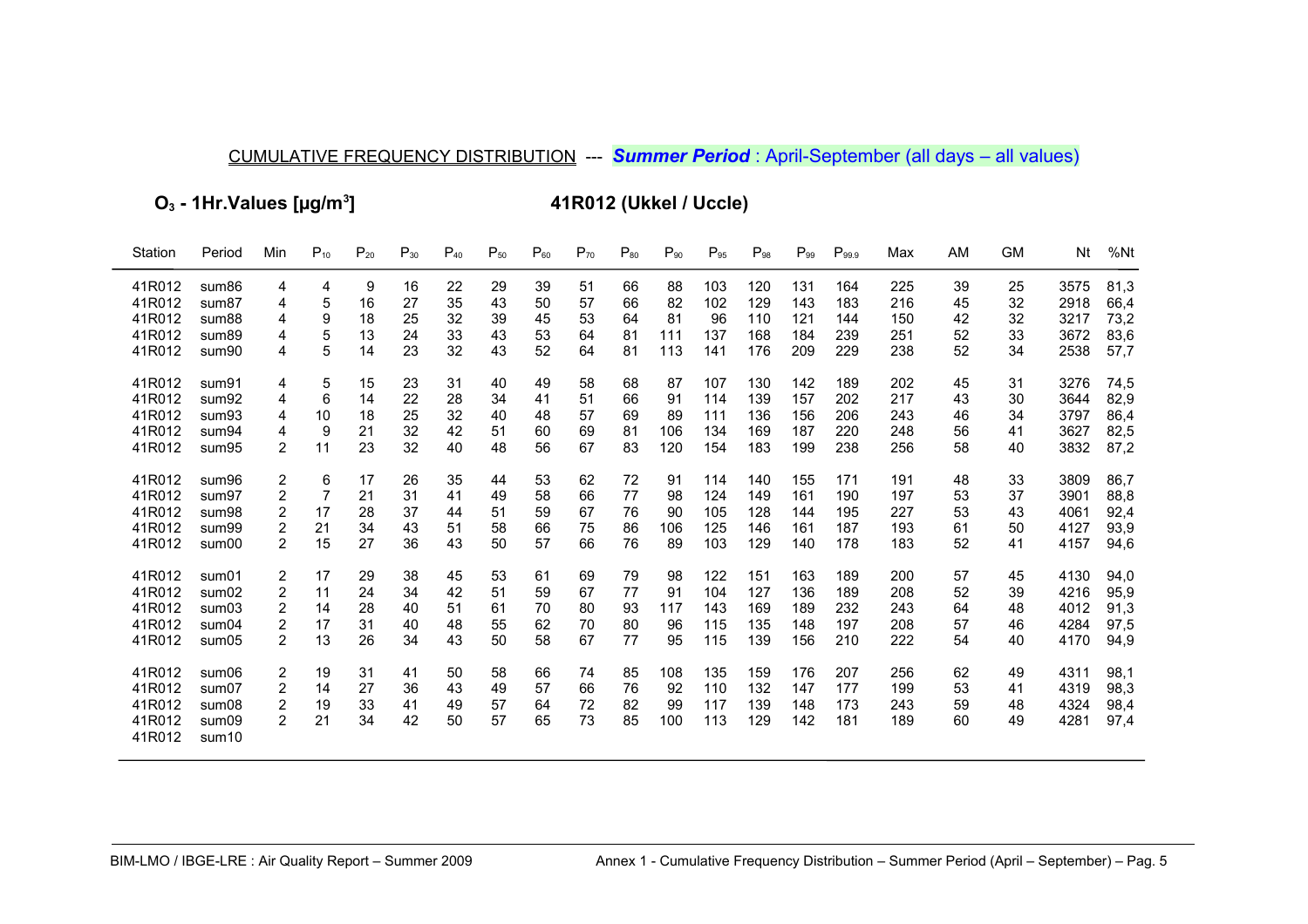**O3 - 1Hr.Values [µg/m<sup>3</sup>**

**] 41N043 (Haren)**

| Station | Period            | Min               | $P_{10}$ | $P_{20}$ | $P_{30}$ | $P_{40}$ | $P_{50}$ | $P_{60}$ | $P_{70}$ | $P_{80}$ | $P_{90}$ | $P_{95}$ | $P_{98}$ | $P_{99}$ | $P_{99.9}$ | Max | AM | <b>GM</b> | Nt   | %Nt  |
|---------|-------------------|-------------------|----------|----------|----------|----------|----------|----------|----------|----------|----------|----------|----------|----------|------------|-----|----|-----------|------|------|
| 41N043  | sum98             | $\qquad \qquad -$ |          |          |          |          |          |          |          |          |          |          |          |          |            |     |    | --        | 1996 | 45,4 |
| 41N043  | sum99             | 2                 | 5        | 12       | 21       | 28       | 35       | 43       | 52       | 62       | 83       | 105      | 126      | 141      | 168        | 187 | 41 | 28        | 4221 | 96,1 |
| 41N043  | sum00             | 2                 | 3        |          | 14       | 20       | 27       | 34       | 42       | 52       | 66       | 75       | 93       | 110      | 165        | 183 | 31 | 20        | 3706 | 84,3 |
| 41N043  | sum01             | 2                 | 6        | 12       | 21       | 29       | 37       | 46       | 55       | 67       | 84       | 108      | 135      | 148      | 176        | 196 | 43 | 29        | 4260 | 96,9 |
| 41N043  | sum02             | 2                 | 3        | 10       | 19       | 28       | 36       | 45       | 54       | 64       | 78       | 90       | 113      | 127      | 165        | 186 | 40 | 25        | 4248 | 96.7 |
| 41N043  | sum03             | 4                 | 4        | 10       | 19       | 29       | 40       | 50       | 61       | 73       | 94       | 122      | 147      | 162      | 206        | 241 | 46 | 29        | 4268 | 97,1 |
| 41N043  | sum04             | 2                 | 4        | 11       | 20       | 28       | 35       | 43       | 52       | 63       | 77       | 92       | 112      | 129      | 189        | 196 | 39 | 26        | 4142 | 94,3 |
| 41N043  | sum05             | 2                 | 4        | 10       | 18       | 27       | 35       | 44       | 52       | 62       | 76       | 94       | 114      | 133      | 187        | 226 | 39 | 26        | 3960 | 90,1 |
| 41N043  | sum06             | 2                 | 4        | 12       | 20       | 30       | 38       | 46       | 55       | 65       | 86       | 111      | 135      | 152      | 185        | 241 | 43 | 27        | 4304 | 97,9 |
| 41N043  | sum07             | 2                 | 3        | 11       | 19       | 27       | 34       | 41       | 49       | 59       | 74       | 92       | 113      | 127      | 165        | 182 | 38 | 25        | 4227 | 96,2 |
| 41N043  | sum08             | 2                 | 3        | 10       | 17       | 24       | 32       | 39       | 48       | 58       | 75       | 92       | 113      | 128      | 154        | 210 | 36 | 23        | 4151 | 94,5 |
| 41N043  | sum09             | $\overline{2}$    | 5        | 15       | 23       | 30       | 37       | 45       | 52       | 64       | 80       | 93       | 110      | 121      | 165        | 186 | 41 | 28        | 4319 | 98,3 |
| 41N043  | sum <sub>10</sub> |                   |          |          |          |          |          |          |          |          |          |          |          |          |            |     |    |           |      |      |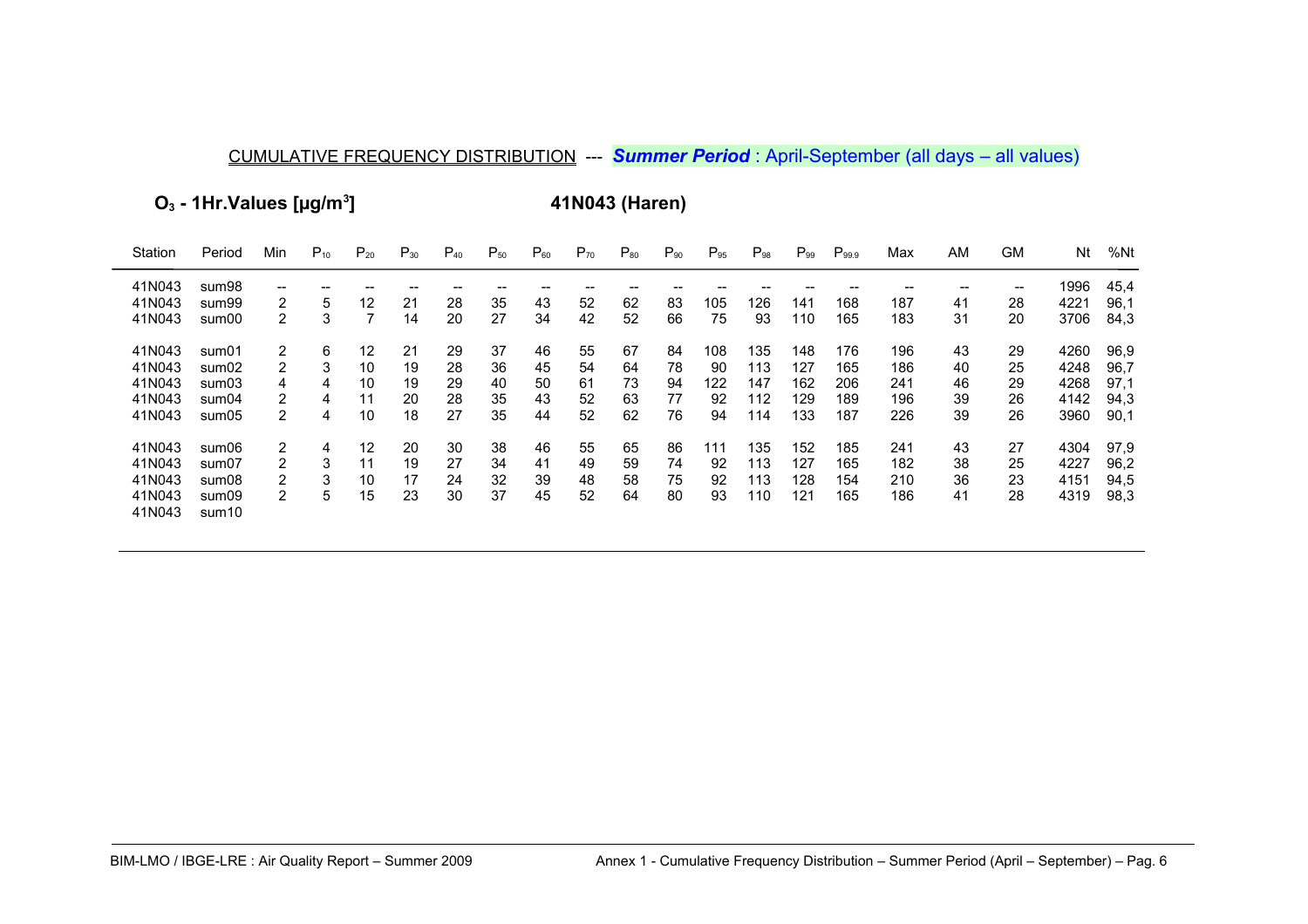**O3 - 1Hr.Values [µg/m<sup>3</sup>**

**] 41WOL1 (St.-Lambr.-Woluwe / Woluwé-St.-Lambert)**

| Station          | Period                     | Min            | $P_{10}$ | $P_{20}$ | $P_{30}$ | $P_{40}$ | $P_{50}$ | $P_{60}$ | $P_{70}$ | $P_{80}$ | $P_{90}$ | $P_{95}$ | $P_{98}$ | $P_{.99}$ | $P_{99.9}$ | Max | AM | <b>GM</b> | Nt   | %Nt  |
|------------------|----------------------------|----------------|----------|----------|----------|----------|----------|----------|----------|----------|----------|----------|----------|-----------|------------|-----|----|-----------|------|------|
| 41WOL1           | sum94                      | 5              | 5        | 11       | 19       | 27       | 35       | 43       | 51       | 64       | 90       | 116      | 144      | 159       | 186        | 194 | 42 | 29        | 3278 | 74,6 |
| 41WOL1           | sum95                      | 5              | 6        | 13       | 20       | 28       | 36       | 42       | 51       | 64       | 98       | 134      | 168      | 183       | 214        | 225 | 45 | 30        | 3162 | 71,9 |
| 41WOL1           | sum96                      | 2              | 5        | 9        | 16       | 24       | 32       | 40       | 48       | 59       | 77       | 99       | 127      | 142       | 167        | 179 | 37 | 24        | 4169 | 94,9 |
| 41WOL1           | sum97                      | 2              | 3        | 9        | 17       | 26       | 33       | 41       | 50       | 59       | 78       | 97       | 124      | 134       | 159        | 172 | 38 | 24        | 3771 | 85,8 |
| 41WOL1           | sum98                      | 2              |          | 14       | 22       | 29       | 36       | 41       | 48       | 57       | 71       | 85       | 104      | 122       | 164        | 200 | 38 | 28        | 4212 | 95,9 |
| 41WOL1           | sum99                      | 3              | 6        | 14       | 23       | 30       | 37       | 44       | 52       | 61       | 76       | 92       | 109      | 126       | 152        | 159 | 40 | 29        | 4215 | 95,9 |
| 41WOL1           | sum00                      | $\overline{2}$ | 4        | 9        | 16       | 23       | 30       | 36       | 43       | 53       | 66       | 77       | 97       | 114       | 160        | 170 | 33 | 22        | 4150 | 94,4 |
| 41WOL1           | sum01                      | --             |          |          |          |          |          |          |          |          |          |          |          |           |            |     |    |           |      |      |
| 41WOL1           | sum02                      | $\overline{2}$ | 3        | 11       | 18       | 26       | 32       | 38       | 47       | 56       | 66       | 78       | 98       | 108       | 135        | 141 | 35 | 24        | 3985 | 90,7 |
| 41WOL1           | sum03                      | 2              | 5        | 16       | 25       | 35       | 44       | 53       | 62       | 74       | 93       | 115      | 139      | 150       | 195        | 225 | 48 | 32        | 4265 | 97,1 |
| 41WOL1           | sum04                      | 2              | 11       | 21       | 29       | 37       | 45       | 51       | 59       | 69       | 84       | 103      | 125      | 138       | 172        | 191 | 47 | 36        | 3914 | 89,1 |
| 41WOL1           | sum05                      | 2              | 6        | 16       | 24       | 31       | 39       | 46       | 54       | 62       | 78       | 93       | 112      | 127       | 189        | 207 | 42 | 30        | 4260 | 96,9 |
| 41WOL1           | sum06                      | 2              | 9        | 19       | 27       | 35       | 43       | 51       | 59       | 68       | 86       | 111      | 132      | 142       | 172        | 197 | 47 | 34        | 4204 | 95,7 |
| 41WOL1           | sum07                      | 2              | 5        | 14       | 21       | 28       | 34       | 41       | 48       | 57       | 72       | 83       | 103      | 116       | 136        | 157 | 37 | 26        | 4279 | 97,4 |
| 41WOL1           | sum08                      | $\overline{2}$ | 8        | 18       | 27       | 34       | 40       | 46       | 53       | 63       | 78       | 97       | 116      | 126       | 153        | 201 | 43 | 31        | 4249 | 96,7 |
| 41WOL1<br>41WOL1 | sum09<br>sum <sub>10</sub> | $\overline{2}$ | 9        | 19       | 27       | 34       | 40       | 48       | 57       | 67       | 79       | 90       | 102      | 110       | 152        | 164 | 43 | 32        | 4258 | 96,9 |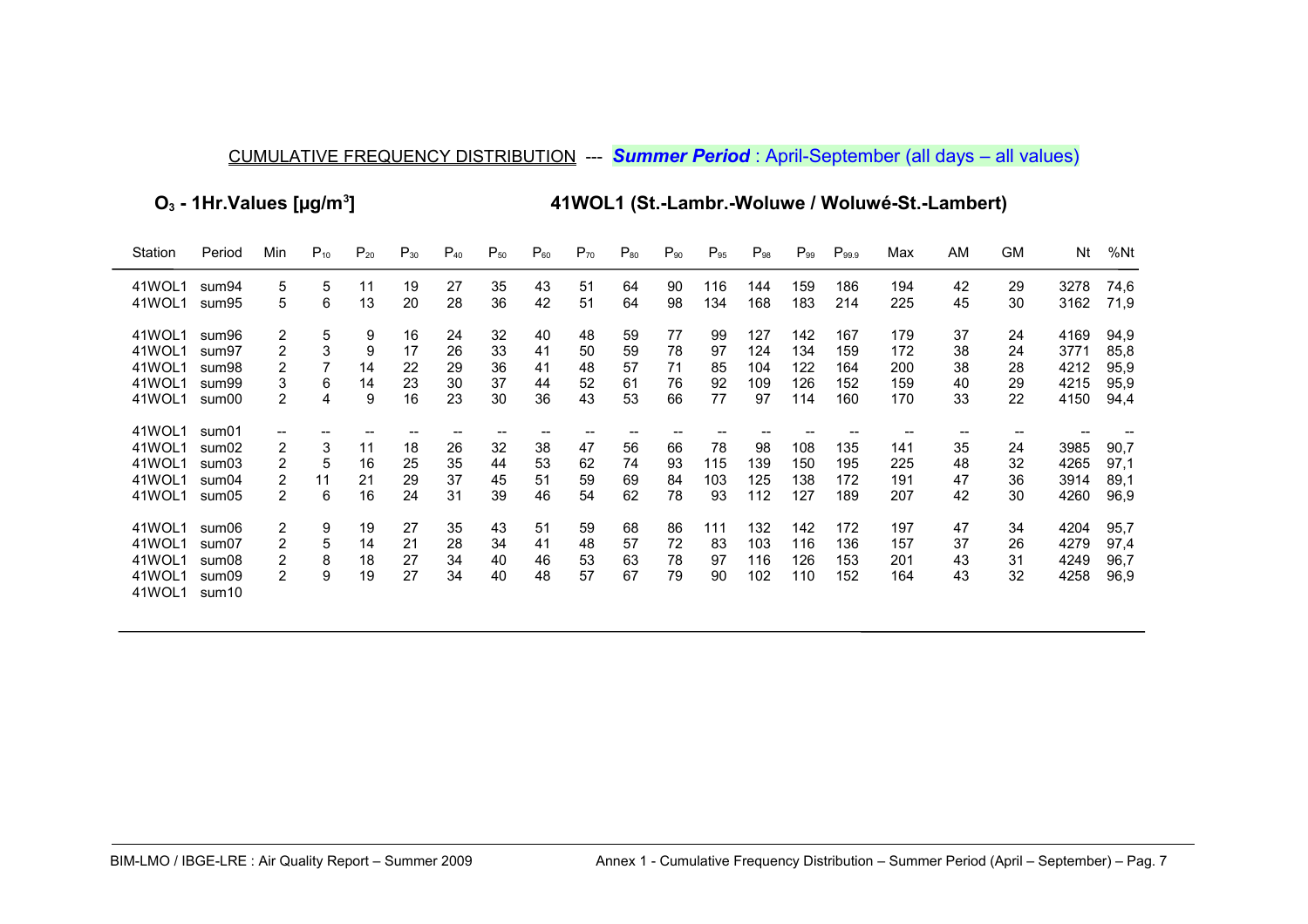**NO2 - 1Hr.Values [µg/m<sup>3</sup>**

**] 41R001 (Molenbeek)**

| Station | Period                     | Min    | $P_{10}$ | $P_{20}$                            | $P_{30}$ | $P_{40}$ | $P_{50}$ | $P_{60}$ | $P_{70}$ | $P_{80}$ | $P_{90}$ | $P_{95}$                            | $P_{98}$ | $P_{99}$          | $P_{99.9}$                          | Max                                   | AM                       | <b>GM</b> | Nt   | %Nt  |
|---------|----------------------------|--------|----------|-------------------------------------|----------|----------|----------|----------|----------|----------|----------|-------------------------------------|----------|-------------------|-------------------------------------|---------------------------------------|--------------------------|-----------|------|------|
| 41R001  | sum <sub>81</sub>          | 6      | 16       | 28                                  | 35       | 43       | 50       | 59       | 68       | 81       | 105      | 128                                 | 157      | 180               | 248                                 | 318                                   | 57                       | 45        | 3067 | 69,8 |
| 41R001  | sum <sub>82</sub>          | 6      | 23       | 32                                  | 39       | 46       | 53       | 61       | 71       | 83       | 102      | 116                                 | 133      | 145               | 190                                 | 195                                   | 58                       | 49        | 2875 | 65,4 |
| 41R001  | sum <sub>83</sub>          | --     |          | $\hspace{0.05cm}$ $\hspace{0.05cm}$ |          |          |          |          | $-$      |          |          | $\hspace{0.05cm}$ $\hspace{0.05cm}$ |          | $\hspace{0.05cm}$ | $\hspace{0.05cm}$ $\hspace{0.05cm}$ | $\hspace{0.05cm}$ – $\hspace{0.05cm}$ | $\overline{\phantom{m}}$ | $-\!$     | 1508 | 34,3 |
| 41R001  | sum <sub>84</sub>          | 6      | 19       | 29                                  | 36       | 42       | 49       | 55       | 62       | 73       | 89       | 103                                 | 120      | 135               | 178                                 | 186                                   | 52                       | 44        | 2895 | 65,9 |
| 41R001  | sum85                      | 6      | 23       | 30                                  | 38       | 45       | 52       | 62       | 72       | 84       | 103      | 118                                 | 134      | 148               | 212                                 | 298                                   | 58                       | 50        | 3144 | 71,5 |
| 41R001  | sum <sub>86</sub>          | 6      | 21       | 29                                  | 35       | 41       | 48       | 56       | 62       | 71       | 85       | 97                                  | 112      | 126               | 179                                 | 236                                   | 51                       | 45        | 3779 | 86,0 |
| 41R001  | sum <sub>87</sub>          | 6      | 23       | 31                                  | 37       | 43       | 51       | 57       | 65       | 77       | 97       | 115                                 | 134      | 155               | 205                                 | 229                                   | 56                       | 48        | 3073 | 69,9 |
| 41R001  | sum88                      | 6      | 18       | 27                                  | 35       | 43       | 50       | 58       | 68       | 79       | 91       | 105                                 | 121      | 137               | 188                                 | 218                                   | 54                       | 45        | 3059 | 69,6 |
| 41R001  | sum89                      | 6      | 29       | 39                                  | 46       | 54       | 62       | 69       | 77       | 87       | 103      | 117                                 | 136      | 154               | 207                                 | 319                                   | 64                       | 57        | 3422 | 77,9 |
| 41R001  | sum90                      | 10     | 27       | 35                                  | 42       | 49       | 56       | 63       | 71       | 82       | 97       | 114                                 | 139      | 153               | 227                                 | 250                                   | 60                       | 53        | 3256 | 74,1 |
|         |                            |        |          |                                     |          |          |          |          |          |          |          |                                     |          |                   |                                     |                                       |                          |           |      |      |
| 41R001  | sum91                      | 6      | 18       | 26                                  | 32       | 38       | 44       | 50       | 56       | 65       | 78       | 90                                  | 104      | 113               | 130                                 | 147                                   | 47                       | 40        | 3509 | 79,8 |
| 41R001  | sum92                      | 6      | 15       | 22                                  | 28       | 32       | 37       | 43       | 49       | 58       | 72       | 83                                  | 96       | 110               | 139                                 | 162                                   | 41                       | 35        | 3455 | 78,6 |
| 41R001  | sum93                      | 6      | 11       | 17                                  | 21       | 26       | 29       | 34       | 39       | 45       | 56       | 64                                  | 75       | 83                | 101                                 | 127                                   | 32                       | 27        | 3692 | 84,0 |
| 41R001  | sum94                      | 6      | 19       | 26                                  | 32       | 38       | 43       | 50       | 56       | 64       | 75       | 85                                  | 96       | 106               | 147                                 | 192                                   | 46                       | 40        | 3318 | 75,5 |
| 41R001  | sum95                      | 2      | 20       | 27                                  | 34       | 40       | 46       | 52       | 59       | 68       | 83       | 98                                  | 119      | 132               | 189                                 | 193                                   | 49                       | 42        | 3730 | 84,9 |
| 41R001  | sum96                      |        | 17       | 25                                  | 30       | 35       | 40       | 46       | 52       | 60       | 72       | 84                                  | 96       | 107               | 128                                 | 144                                   | 43                       | 37        | 3488 | 79,4 |
| 41R001  | sum97                      | 2<br>5 | 15       | 23                                  | 28       | 33       | 39       | 45       | 51       | 60       | 73       | 86                                  | 103      | 114               | 149                                 | 185                                   | 42                       | 36        | 3277 | 74,6 |
| 41R001  |                            | 5      | 11       | 17                                  | 23       | 27       | 31       | 36       | 42       | 49       | 62       | 71                                  | 85       | 93                | 125                                 | 135                                   | 35                       | 29        | 3723 | 84,7 |
| 41R001  | sum98<br>sum <sub>99</sub> | 5      | 14       | 21                                  | 26       | 31       | 36       | 41       | 47       | 55       | 67       | 77                                  | 91       | 101               | 126                                 | 138                                   | 39                       | 33        | 4091 | 93,1 |
| 41R001  | sum00                      | 5      | 14       | 19                                  | 24       | 28       | 32       | 37       | 43       | 51       | 62       | 73                                  | 84       | 93                | 115                                 | 125                                   | 36                       | 30        | 4115 | 93,6 |
|         |                            |        |          |                                     |          |          |          |          |          |          |          |                                     |          |                   |                                     |                                       |                          |           |      |      |
| 41R001  | sum01                      | 5      | 11       | 17                                  | 22       | 27       | 31       | 37       | 43       | 51       | 63       | 75                                  | 89       | 100               | 138                                 | 152                                   | 35                       | 29        | 4199 | 95,6 |
| 41R001  | sum02                      | 5      | 14       | 21                                  | 26       | 32       | 37       | 43       | 50       | 58       | 70       | 79                                  | 93       | 105               | 149                                 | 174                                   | 40                       | 34        | 4188 | 95,3 |
| 41R001  | sum03                      | 4      | 12       | 20                                  | 27       | 33       | 39       | 45       | 52       | 62       | 75       | 89                                  | 107      | 119               | 155                                 | 174                                   | 42                       | 34        | 4085 | 93,0 |
| 41R001  | sum04                      | 4      | 6        | 12                                  | 19       | 24       | 31       | 39       | 47       | 57       | 71       | 81                                  | 94       | 104               | 125                                 | 157                                   | 36                       | 26        | 4232 | 96,3 |
| 41R001  | sum05                      | 4      | 17       | 24                                  | 29       | 34       | 39       | 45       | 51       | 59       | 73       | 85                                  | 99       | 107               | 134                                 | 158                                   | 43                       | 37        | 4218 | 96,0 |
|         |                            |        |          |                                     |          |          |          |          |          |          |          |                                     |          |                   |                                     |                                       |                          |           |      |      |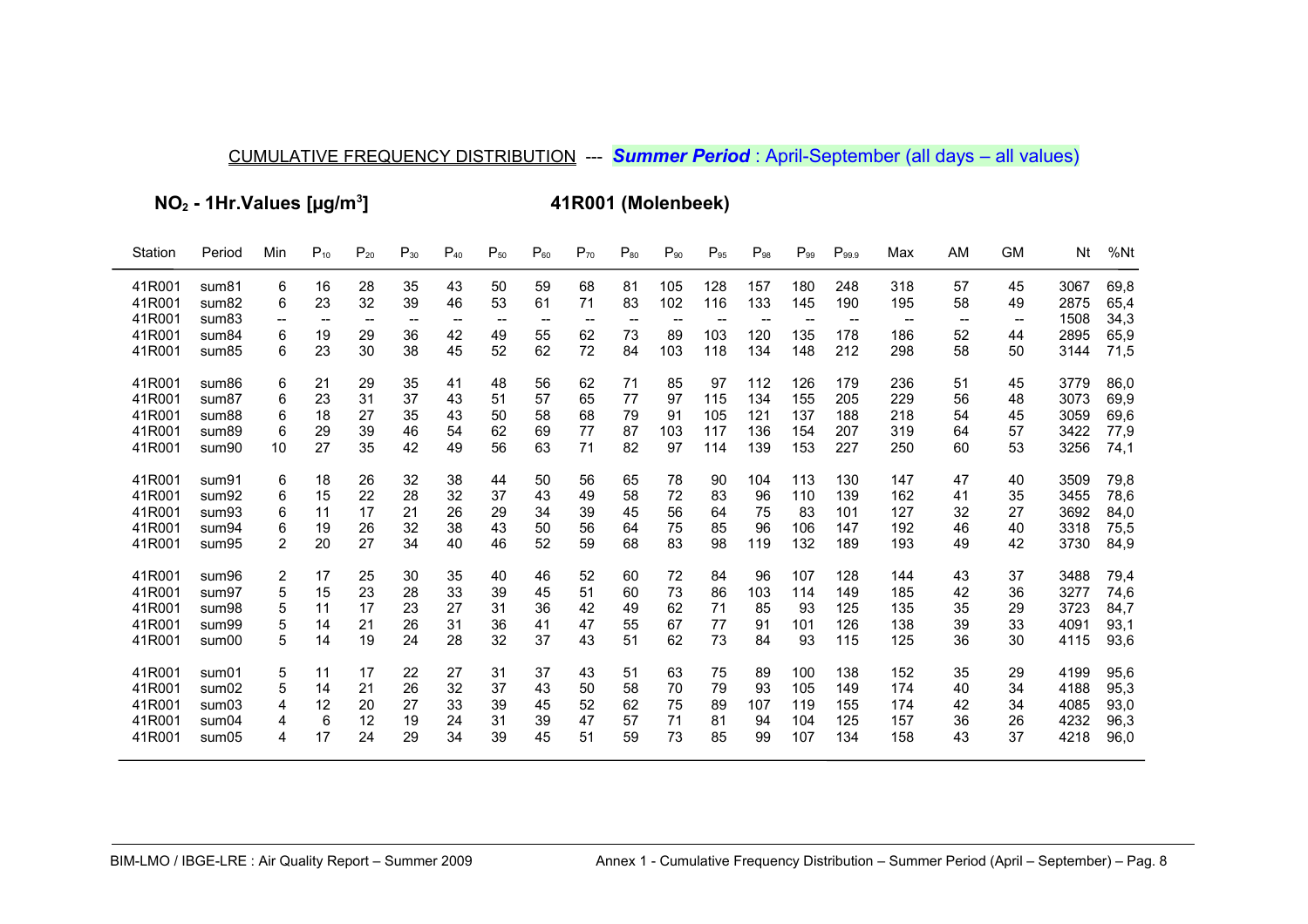**NO2 - 1Hr.Values [µg/m<sup>3</sup>**

**] 41R001 (Molenbeek)**

| Station                                        | Period                                    | Min         | $P_{10}$       | $P_{20}$             | $P_{30}$             | $P_{40}$             | $\mathsf{P}_{50}$    | $P_{60}$             | $P_{70}$              | $P_{80}$             | $P_{90}$             | $P_{95}$             | $P_{98}$               | $P_{99}$                 | $P_{99.9}$               | Max                      | ΑM                    | GM                   | Nt                           | %Nt                          |
|------------------------------------------------|-------------------------------------------|-------------|----------------|----------------------|----------------------|----------------------|----------------------|----------------------|-----------------------|----------------------|----------------------|----------------------|------------------------|--------------------------|--------------------------|--------------------------|-----------------------|----------------------|------------------------------|------------------------------|
| 41R001<br>41R001<br>41R001<br>41R001<br>41R001 | sum06<br>sum07<br>sum08<br>sum09<br>sum10 | 4<br>4<br>4 | 15<br>12<br>16 | 24<br>21<br>18<br>21 | 29<br>27<br>25<br>25 | 34<br>33<br>31<br>29 | 39<br>38<br>37<br>34 | 45<br>43<br>44<br>39 | 52<br>49<br>-51<br>45 | 60<br>57<br>62<br>52 | 76<br>70<br>74<br>65 | 89<br>81<br>86<br>77 | 105<br>96<br>104<br>92 | 116<br>106<br>116<br>101 | 137<br>131<br>141<br>140 | 160<br>149<br>161<br>167 | 43<br>40<br>-41<br>38 | 37<br>34<br>33<br>33 | 4147<br>4243<br>4246<br>4270 | 94.4<br>96.6<br>96.6<br>97.2 |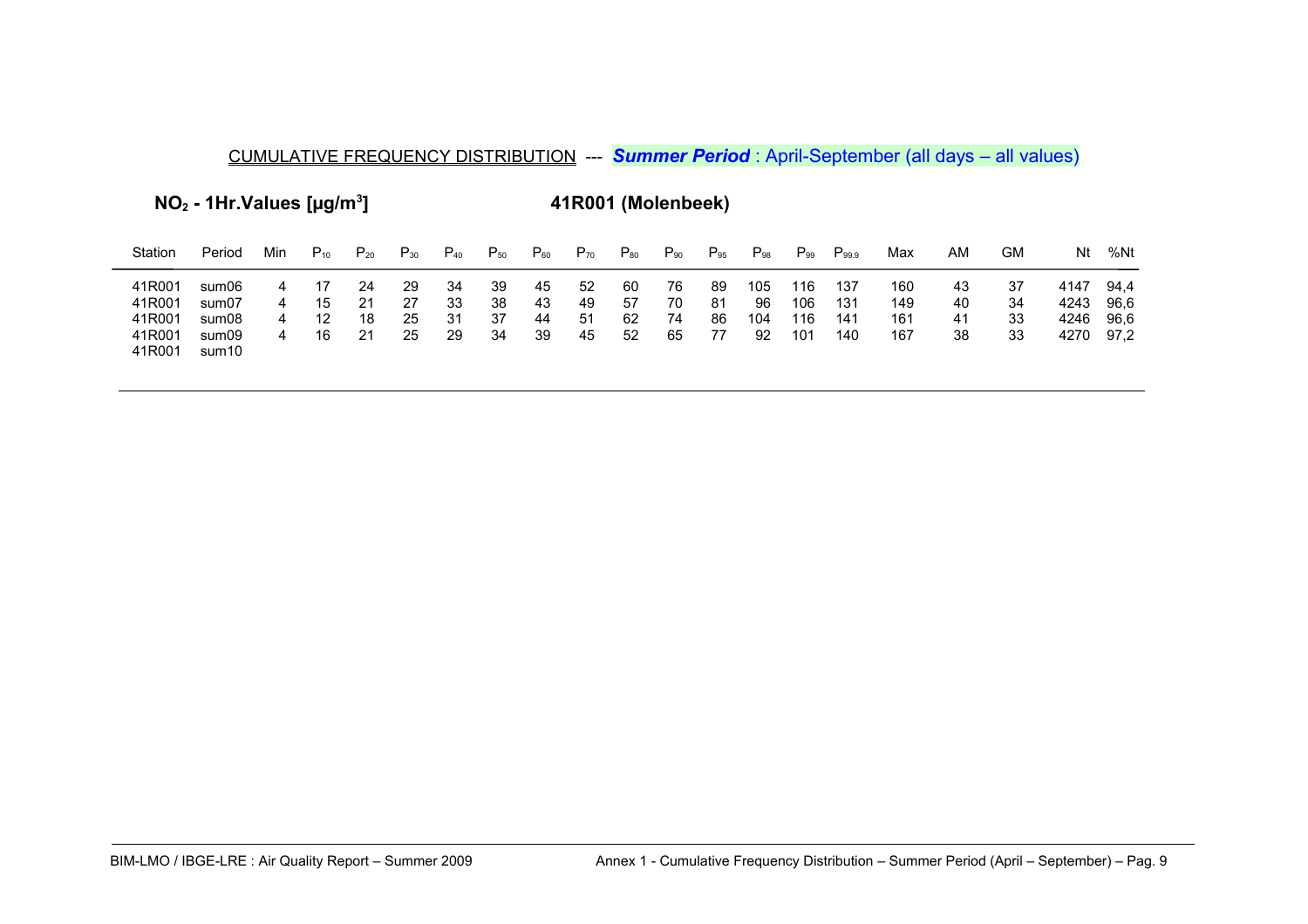$NO<sub>2</sub>$  - 1Hr. Values [µg/m<sup>3</sup>]

41R002 (Elsene-Kroonlaan / Ixelles-Avenue de la Couronne)

| Station                                                                      | Period                                                                                       | Min                                                                       | $P_{10}$                                                                        | $P_{20}$                                     | $P_{30}$                                      | $P_{40}$                                                                        | $P_{50}$                                                           | $P_{60}$                                      | $P_{70}$                                     | $P_{80}$                               | $P_{90}$                                   | $P_{95}$                                     | $P_{98}$                                     | $P_{99}$                                     | $P_{99.9}$                                                                             | Max                                                                                    | AM                                                          | <b>GM</b>                                                               | Nt                                                           | %Nt                                                          |
|------------------------------------------------------------------------------|----------------------------------------------------------------------------------------------|---------------------------------------------------------------------------|---------------------------------------------------------------------------------|----------------------------------------------|-----------------------------------------------|---------------------------------------------------------------------------------|--------------------------------------------------------------------|-----------------------------------------------|----------------------------------------------|----------------------------------------|--------------------------------------------|----------------------------------------------|----------------------------------------------|----------------------------------------------|----------------------------------------------------------------------------------------|----------------------------------------------------------------------------------------|-------------------------------------------------------------|-------------------------------------------------------------------------|--------------------------------------------------------------|--------------------------------------------------------------|
| 41R002<br>41R002<br>41R002<br>41R002<br>41R002<br>41R002<br>41R002<br>41R002 | sum86<br>sum <sub>87</sub><br>sum88<br>sum89<br>sum90<br>sum91<br>sum92<br>sum <sub>93</sub> | $\hspace{0.05cm}$ – $\hspace{0.05cm}$<br>6<br>6<br>10<br>4<br>6<br>6<br>6 | $\hspace{0.05cm}$ – $\hspace{0.05cm}$<br>21<br>26<br>34<br>31<br>29<br>22<br>16 | --<br>33<br>37<br>45<br>41<br>40<br>32<br>24 | $-$<br>42<br>46<br>53<br>49<br>48<br>42<br>30 | $\hspace{0.05cm}$ – $\hspace{0.05cm}$<br>50<br>52<br>60<br>56<br>54<br>50<br>37 | $\overline{\phantom{a}}$<br>58<br>59<br>67<br>63<br>61<br>58<br>42 | $-$<br>67<br>66<br>74<br>69<br>67<br>65<br>46 | --<br>75<br>76<br>82<br>77<br>74<br>73<br>52 | 86<br>87<br>92<br>89<br>82<br>82<br>60 | 101<br>106<br>106<br>107<br>97<br>96<br>69 | 114<br>128<br>120<br>124<br>112<br>107<br>78 | 131<br>163<br>137<br>144<br>135<br>123<br>89 | 146<br>193<br>151<br>153<br>145<br>135<br>95 | $\hspace{0.05cm}$ – $\hspace{0.05cm}$<br>242<br>241<br>225<br>183<br>177<br>178<br>117 | $\hspace{0.05cm}$ – $\hspace{0.05cm}$<br>338<br>262<br>336<br>203<br>194<br>203<br>132 | $\hspace{0.05cm}$<br>61<br>64<br>69<br>66<br>63<br>59<br>43 | $\hspace{0.05cm} \textbf{--}$<br>51<br>56<br>63<br>59<br>56<br>50<br>37 | 1043<br>4200<br>4285<br>4284<br>4179<br>3752<br>3593<br>3898 | 23,7<br>95,6<br>97,5<br>97,5<br>95,1<br>85,4<br>81,8<br>88,7 |
| 41R002<br>41R002                                                             | sum94<br>sum95                                                                               | 6<br>6                                                                    | 24<br>31                                                                        | 33<br>40                                     | 39<br>46                                      | 44<br>51                                                                        | 49<br>57                                                           | 56<br>65                                      | 63<br>72                                     | 72<br>82                               | 84<br>96                                   | 95<br>108                                    | 111<br>123                                   | 121<br>135                                   | 144<br>203                                                                             | 150<br>222                                                                             | 53<br>61                                                    | 47<br>55                                                                | 3697<br>3473                                                 | 84,1<br>79,0                                                 |
| 41R002<br>41R002<br>41R002<br>41R002<br>41R002                               | sum96<br>sum97<br>sum98<br>sum <sub>99</sub><br>sum00                                        | 5<br>5<br>5<br>5<br>5                                                     | 26<br>24<br>25<br>24<br>28                                                      | 34<br>31<br>34<br>31<br>36                   | 40<br>38<br>41<br>38<br>43                    | 46<br>43<br>46<br>44<br>48                                                      | 52<br>49<br>50<br>49<br>53                                         | 59<br>55<br>55<br>55<br>59                    | 67<br>61<br>61<br>61<br>64                   | 78<br>71<br>68<br>68<br>70             | 94<br>85<br>76<br>77<br>80                 | 109<br>97<br>84<br>85<br>89                  | 125<br>114<br>95<br>96<br>99                 | 135<br>124<br>106<br>101<br>106              | 156<br>156<br>127<br>131<br>121                                                        | 176<br>182<br>133<br>138<br>132                                                        | 57<br>52<br>51<br>50<br>54                                  | 50<br>46<br>47<br>45<br>50                                              | 3524<br>3773<br>3832<br>3993<br>3859                         | 80,2<br>85,9<br>87,2<br>90,9<br>87,8                         |
| 41R002<br>41R002<br>41R002<br>41R002<br>41R002                               | sum01<br>sum02<br>sum03<br>sum04<br>sum05                                                    | $\hspace{0.05cm}$ – $\hspace{0.05cm}$<br>8<br>11<br>5                     | 28<br>30<br>25<br>25                                                            | --<br>37<br>38<br>33<br>34                   | 43<br>44<br>39<br>40                          | 48<br>50<br>45<br>46                                                            | 52<br>56<br>51<br>52                                               | 58<br>62<br>57<br>58                          | 64<br>69<br>64<br>65                         | 72<br>78<br>72<br>74                   | 81<br>93<br>83<br>89                       | 89<br>106<br>94<br>102                       | 99<br>125<br>106<br>115                      | 105<br>136<br>114<br>125                     | 122<br>180<br>138<br>159                                                               | 128<br>298<br>154<br>176                                                               | 54<br>59<br>53<br>55                                        | 50<br>54<br>48<br>49                                                    | 1245<br>3159<br>4017<br>4241<br>4242                         | 28,3<br>71,9<br>91,4<br>96,5<br>96,5                         |
| 41R002<br>41R002<br>41R002<br>41R002<br>41R002                               | sum06<br>sum07<br>sum08<br>sum09<br>sum <sub>10</sub>                                        | 4<br>4<br>4<br>4                                                          | 22<br>21<br>20<br>18                                                            | 29<br>30<br>29<br>25                         | 36<br>36<br>36<br>31                          | 42<br>41<br>41<br>37                                                            | 48<br>46<br>47<br>43                                               | 54<br>52<br>53<br>49                          | 62<br>58<br>59<br>56                         | 71<br>66<br>68<br>64                   | 84<br>80<br>81<br>78                       | 96<br>93<br>92<br>89                         | 111<br>106<br>107<br>105                     | 121<br>116<br>117<br>116                     | 149<br>154<br>139<br>150                                                               | 167<br>175<br>157<br>161                                                               | 51<br>49<br>49<br>46                                        | 45<br>43<br>43<br>40                                                    | 4102<br>4238<br>4275<br>4214                                 | 93,3<br>96,4<br>97,3<br>95,9                                 |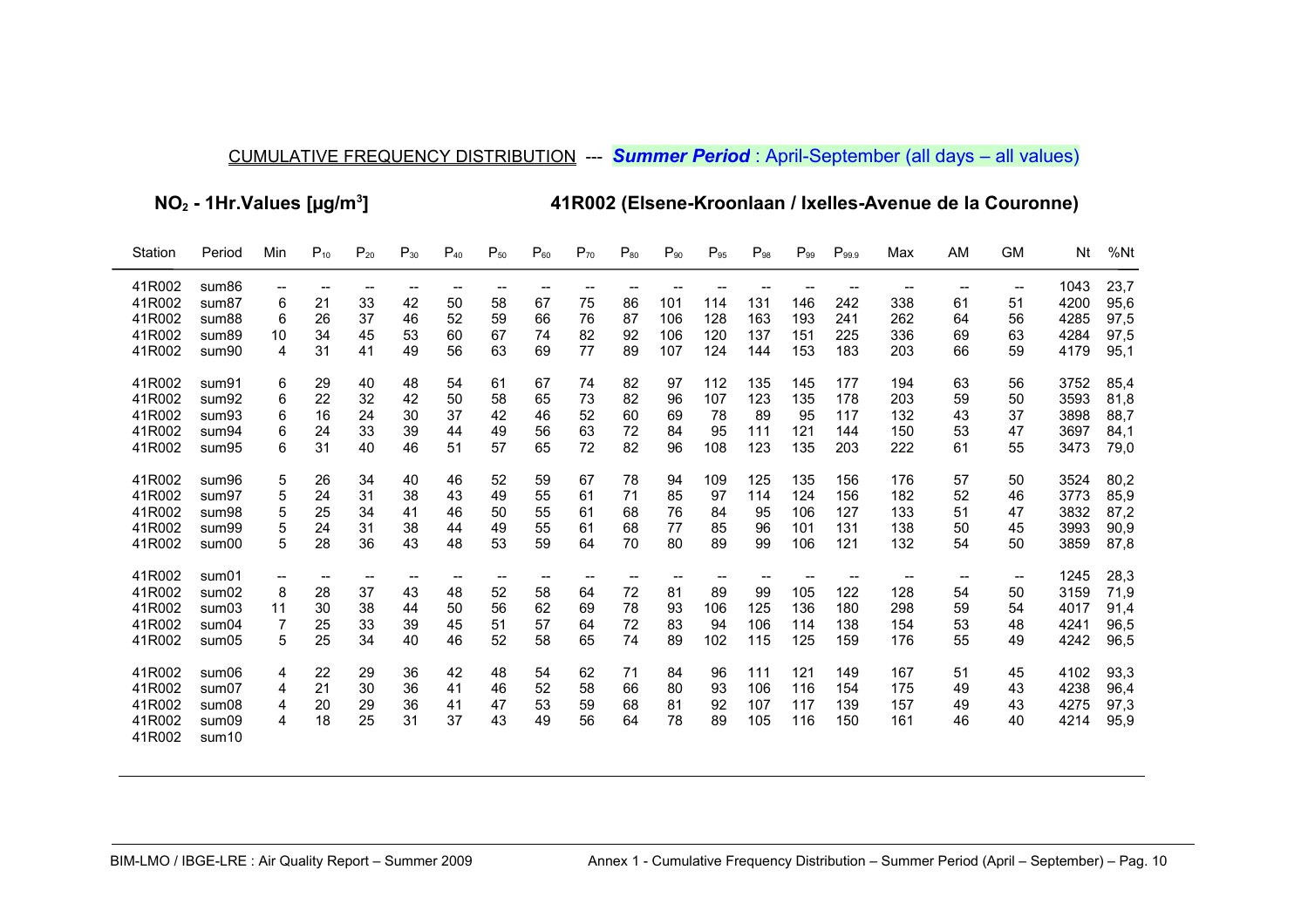NO<sub>2</sub> - 1Hr. Values [µg/m<sup>3</sup>]

41B003 (Kunst-Wet / Arts-Loi)

| Station                                        | Period                                                | Min                                              | $P_{10}$                   | $P_{20}$                                                      | $P_{30}$                                  | $P_{40}$                      | $P_{50}$                                                      | $P_{60}$                       | $P_{70}$                                                         | $P_{80}$                   | $P_{90}$                        | $P_{95}$                                                          | $P_{98}$                        | $P_{99}$                                                          | $P_{99.9}$                                                        | Max                                                       | AM                                        | GМ                                                            | Nt                                   | %Nt                                  |
|------------------------------------------------|-------------------------------------------------------|--------------------------------------------------|----------------------------|---------------------------------------------------------------|-------------------------------------------|-------------------------------|---------------------------------------------------------------|--------------------------------|------------------------------------------------------------------|----------------------------|---------------------------------|-------------------------------------------------------------------|---------------------------------|-------------------------------------------------------------------|-------------------------------------------------------------------|-----------------------------------------------------------|-------------------------------------------|---------------------------------------------------------------|--------------------------------------|--------------------------------------|
| 41B003<br>41B003<br>41B003                     | sum93<br>sum94<br>sum95                               | 6<br>8<br>÷                                      | 30<br>35                   | 40<br>45                                                      | 49<br>54                                  | 57<br>62                      | 65<br>70                                                      | 73<br>79                       | 83<br>89                                                         | 95<br>102                  | 115<br>125                      | 138<br>140                                                        | 169<br>160                      | 189<br>174                                                        | 249<br>210                                                        | 277<br>227                                                | 70<br>75<br>$\hspace{0.05cm}$             | 61<br>67<br>$\hspace{0.05cm}$ – $\hspace{0.05cm}$             | 3467<br>3572<br>1994                 | 78,9<br>81,3<br>45,4                 |
| 41B003<br>41B003<br>41B003<br>41B003<br>41B003 | sum96<br>sum97<br>sum98<br>sum99<br>sum00             | 10<br>12<br>8<br>18<br>12                        | 39<br>38<br>40<br>43<br>38 | 48<br>47<br>48<br>52<br>46                                    | 55<br>54<br>55<br>59<br>54                | 61<br>59<br>61<br>67<br>61    | 67<br>66<br>68<br>74<br>67                                    | 74<br>72<br>76<br>81<br>75     | 82<br>80<br>84<br>89<br>83                                       | 92<br>91<br>96<br>99<br>93 | 107<br>107<br>114<br>114<br>107 | 119<br>120<br>131<br>126<br>118                                   | 135<br>138<br>154<br>142<br>133 | 145<br>153<br>173<br>155<br>143                                   | 170<br>189<br>208<br>193<br>182                                   | 186<br>200<br>260<br>203<br>258                           | 71<br>70<br>73<br>76<br>71                | 65<br>65<br>67<br>71<br>65                                    | 3688<br>3878<br>3788<br>3935<br>4069 | 83,9<br>88,2<br>86,2<br>89,5<br>92,6 |
| 41B003<br>41B003<br>41B003<br>41B003<br>41B003 | sum01<br>sum02<br>sum03<br>sum04<br>sum05             | 23<br>$\overline{\phantom{a}}$<br>17<br>13<br>15 | 42<br>--<br>46<br>41<br>45 | 51<br>$\hspace{0.05cm}$ – $\hspace{0.05cm}$<br>56<br>53<br>58 | 57<br>$\hspace{0.05cm}$<br>65<br>64<br>69 | 65<br>$- -$<br>74<br>73<br>79 | 72<br>$\hspace{0.05cm}$ – $\hspace{0.05cm}$<br>82<br>82<br>89 | 78<br>$- -$<br>90<br>93<br>101 | 86<br>$\hspace{0.05cm}$ – $\hspace{0.05cm}$<br>100<br>104<br>114 | 95<br>115<br>119<br>130    | 111<br>139<br>136<br>151        | 129<br>$\hspace{0.05cm}$ – $\hspace{0.05cm}$<br>159<br>152<br>173 | 149<br>181<br>171<br>202        | 164<br>$\hspace{0.05cm}$ – $\hspace{0.05cm}$<br>193<br>180<br>226 | 207<br>$\hspace{0.05cm}$ – $\hspace{0.05cm}$<br>231<br>227<br>290 | 240<br>$\hspace{0.05cm} \textbf{--}$<br>273<br>286<br>341 | 75<br>$\hspace{0.05cm}$<br>87<br>87<br>95 | 70<br>$\hspace{0.05cm}$ – $\hspace{0.05cm}$<br>80<br>78<br>86 | 3879<br>1538<br>4090<br>4212<br>4108 | 88,3<br>35,0<br>93,1<br>95,9<br>93,5 |
| 41B003<br>41B003<br>41B003<br>41B003<br>41B003 | sum06<br>sum07<br>sum08<br>sum09<br>sum <sub>10</sub> | 9<br>10<br>15<br>--                              | 40<br>43<br>49             | 55<br>57<br>62                                                | 67<br>68<br>74                            | 79<br>79<br>85                | 91<br>90<br>96                                                | 103<br>102<br>108              | 119<br>116<br>121                                                | 140<br>132<br>142          | 172<br>155<br>166               | 196<br>173<br>186                                                 | 229<br>199<br>210               | 250<br>217<br>227                                                 | 295<br>280<br>272                                                 | 313<br>297<br>303                                         | 100<br>96<br>103                          | 86<br>85<br>93                                                | 4230<br>4054<br>3279                 | 96,3<br>92,3<br>74,6                 |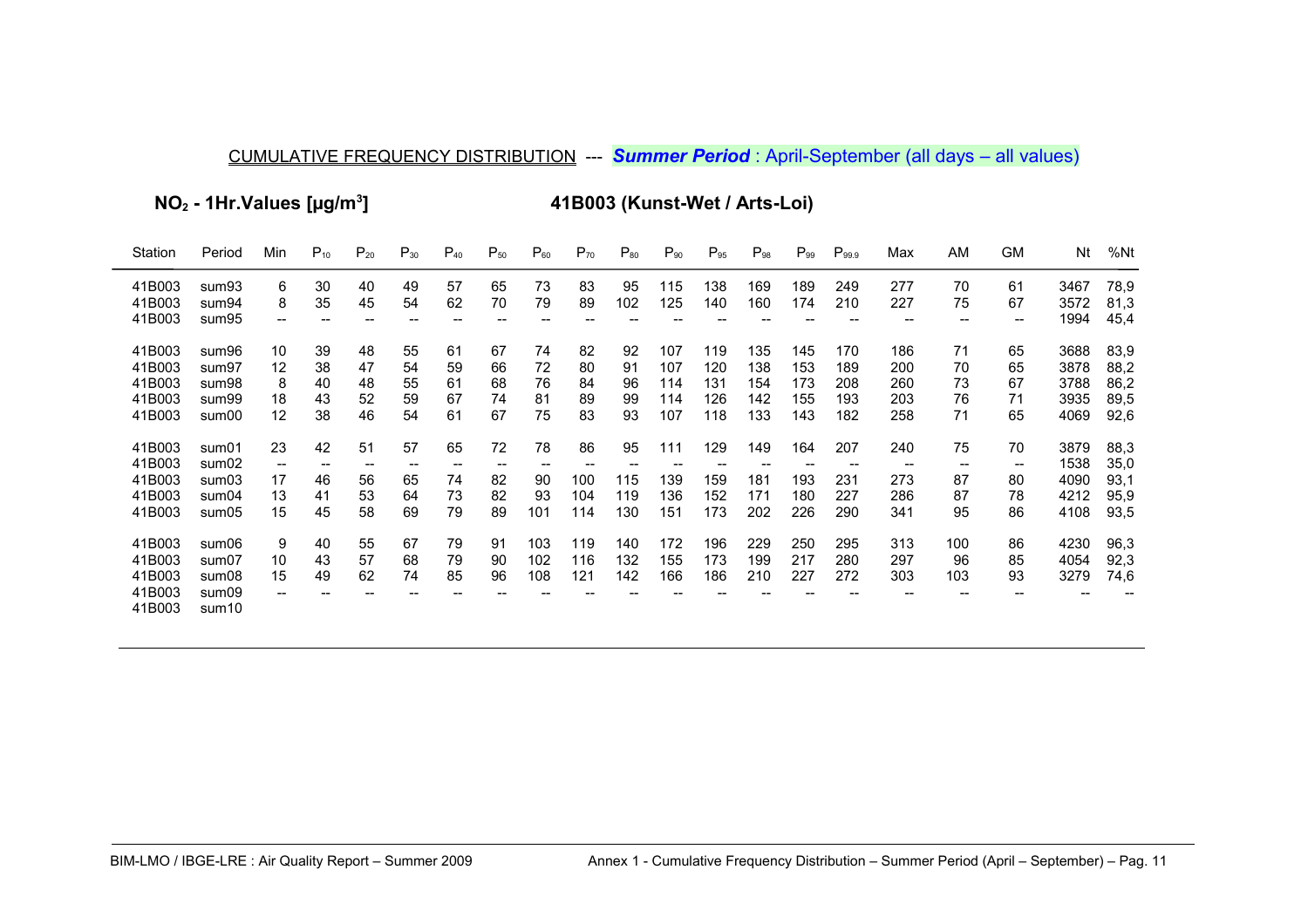**NO2 - 1Hr.Values [µg/m<sup>3</sup>**

**] 41B004 (St.-Katelijne / Ste-Catherine)**

| Station                                        | Period                                    | Min                   | $P_{10}$                   | $P_{20}$                   | $P_{30}$                   | $P_{40}$                   | $P_{50}$                   | $P_{60}$                   | $P_{70}$                   | $P_{80}$                   | $P_{90}$                   | $P_{95}$                   | $P_{98}$                    | $P_{99}$                      | $P_{99.9}$                      | Max                             | AM                         | <b>GM</b>                  | Nt                                   | %Nt                                  |
|------------------------------------------------|-------------------------------------------|-----------------------|----------------------------|----------------------------|----------------------------|----------------------------|----------------------------|----------------------------|----------------------------|----------------------------|----------------------------|----------------------------|-----------------------------|-------------------------------|---------------------------------|---------------------------------|----------------------------|----------------------------|--------------------------------------|--------------------------------------|
| 41B004                                         | sum00                                     |                       |                            |                            |                            |                            |                            |                            |                            |                            |                            |                            |                             |                               |                                 |                                 |                            |                            |                                      |                                      |
| 41B004<br>41B004<br>41B004<br>41B004<br>41B004 | sum01<br>sum02<br>sum03<br>sum04<br>sum05 | 4<br>4<br>4<br>4<br>4 | 16<br>16<br>15<br>15<br>15 | 21<br>22<br>21<br>20<br>20 | 25<br>27<br>26<br>24<br>24 | 30<br>32<br>30<br>28<br>28 | 34<br>38<br>35<br>32<br>32 | 39<br>44<br>42<br>37<br>37 | 45<br>51<br>48<br>42<br>42 | 54<br>59<br>58<br>50<br>51 | 67<br>71<br>72<br>62<br>64 | 78<br>83<br>85<br>73<br>76 | 91<br>96<br>103<br>87<br>89 | 102<br>108<br>118<br>97<br>99 | 147<br>147<br>148<br>121<br>133 | 163<br>163<br>172<br>140<br>148 | 38<br>41<br>40<br>36<br>36 | 33<br>36<br>34<br>31<br>31 | 4143<br>4293<br>4216<br>4250<br>3981 | 94,3<br>97,7<br>95.9<br>96,7<br>90,6 |
| 41B004<br>41B004<br>41B004<br>41B004<br>41B004 | sum06<br>sum07<br>sum08<br>sum09<br>sum10 | --<br>4<br>5.         | --<br>16<br>16             | --<br>21<br>19             | 24<br>23                   | 28<br>26                   | --<br>32<br>30             | 37<br>34                   | --<br>42<br>40             | 50<br>47                   | 62<br>59                   | --<br>72<br>72             | 83<br>89                    | 97<br>97                      | 125<br>134                      | 135<br>156                      | 36<br>35                   | $- -$<br>32<br>30          | --<br>4290<br>4280                   | 97,6<br>97,4                         |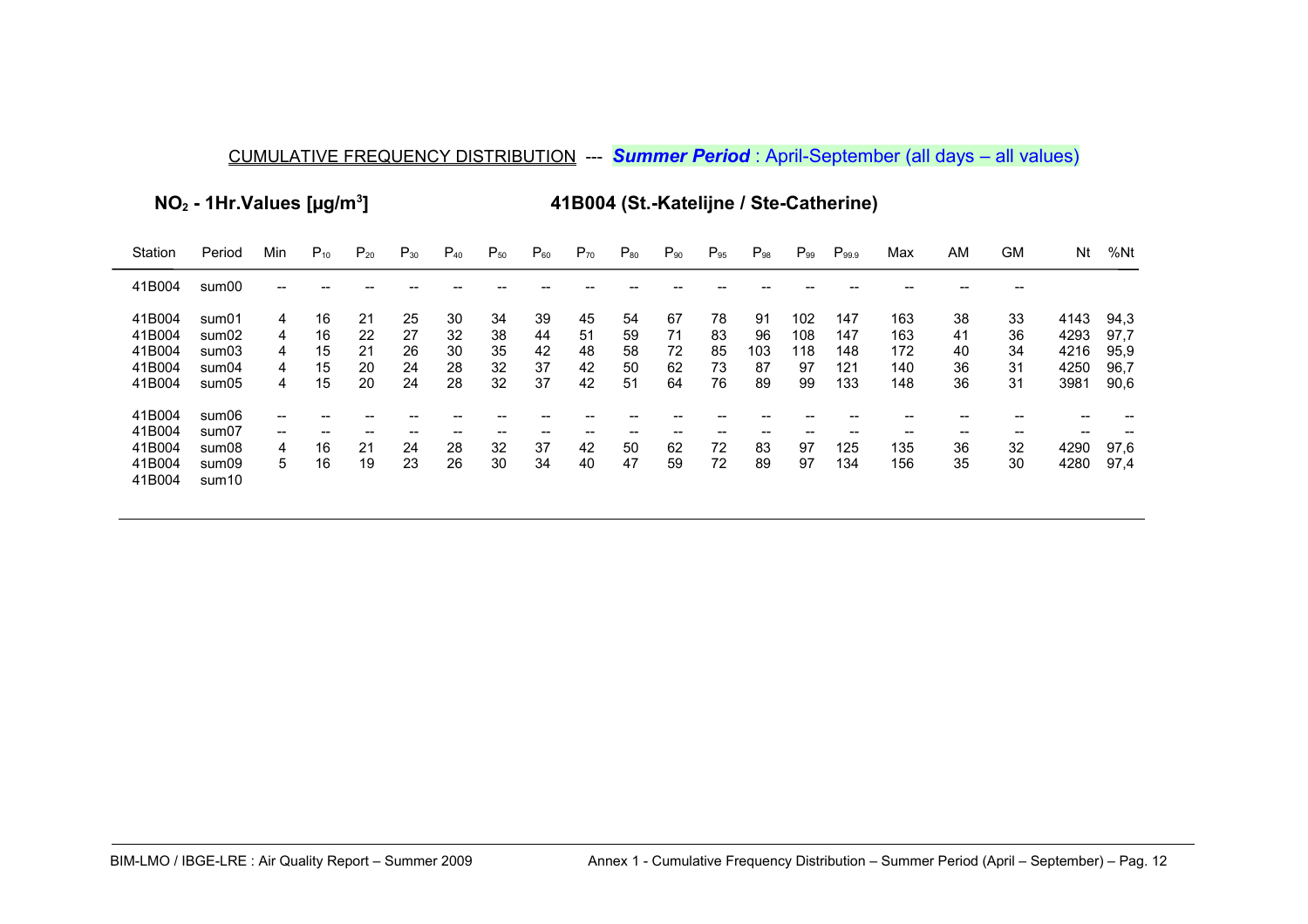**NO2 - 1Hr.Values [µg/m<sup>3</sup>**

**] 41B005 (Eastman-Belliard)**

| Station | Period            | Min | $P_{10}$ | $P_{20}$ | $P_{30}$ | $P_{40}$ | $P_{50}$ | $P_{60}$ | $P_{70}$ | $P_{80}$ | $P_{90}$ | $P_{95}$ | $P_{98}$ | $P_{.99}$ | $P_{99.9}$ | Max | AM | GМ | Nt   | %Nt  |
|---------|-------------------|-----|----------|----------|----------|----------|----------|----------|----------|----------|----------|----------|----------|-----------|------------|-----|----|----|------|------|
| 41B005  | sum01             | --  |          |          |          |          |          |          |          |          |          |          |          |           |            |     |    |    |      |      |
| 41B005  | sum02             | 4   | 14       | 19       | 24       | 28       | 34       | 39       | 45       | 53       | 65       | 75       | 86       | 93        | 130        | 145 | 37 | 31 | 3969 | 90,3 |
| 41B005  | sum03             | 4   | 11       | 17       | 21       | 26       | 32       | 38       | 44       | 52       | 64       | 73       | 85       | 95        | 140        | 192 | 35 | 29 | 4084 | 92,9 |
| 41B005  | sum04             | 4   | 13       | 18       | 22       | 27       | 31       | 36       | 42       | 49       | 60       | 68       | 79       | 84        | 103        | 115 | 34 | 29 | 3970 | 90,3 |
| 41B005  | sum05             | 4   | 14       | 19       | 23       | 27       | 31       | 35       | 41       | 48       | 58       | 68       | 80       | 87        | 110        | 123 | 34 | 30 | 4146 | 94,3 |
| 41B005  | sum06             | 4   | 14       | 18       | 22       | 26       | 30       | 35       | 40       | 47       | 61       | 72       | 88       | 98        | 127        | 138 | 34 | 29 | 4233 | 96.3 |
| 41B005  | sum07             | 4   | 13       | 18       | 22       | 26       | 30       | 35       | 41       | 48       | 60       | 71       | 84       | 92        | 117        | 124 | 34 | 29 | 3713 | 84.5 |
| 41B005  | sum08             | 4   | 10       | 14       | 18       | 22       | 27       | 31       | 36       | 44       | 57       | 68       | 81       | 89        | 117        | 152 | 30 | 25 | 4214 | 95,9 |
| 41B005  | sum09             | 4   | 10       | 14       | 18       | 22       | 26       | 31       | 37       | 45       | 57       | 69       | 85       | 96        | 129        | 183 | 31 | 25 | 3783 | 86,1 |
| 41B005  | sum <sub>10</sub> |     |          |          |          |          |          |          |          |          |          |          |          |           |            |     |    |    |      |      |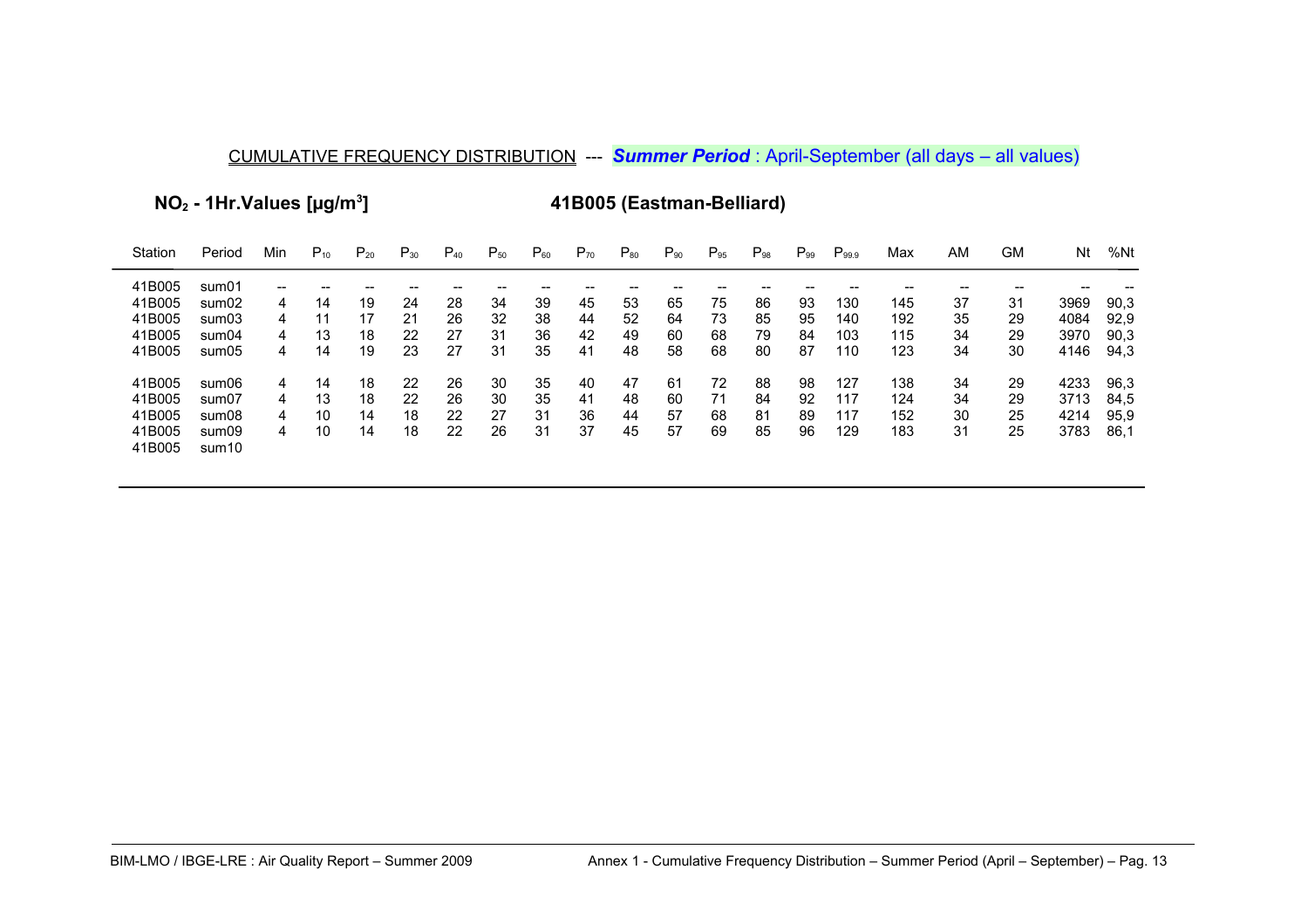**NO2 - 1Hr.Values [µg/m<sup>3</sup>**

**] 41B006 (Europees Parlement / Parlement Européen)**

| Station | Period            | Min | $P_{10}$ | $P_{20}$ | $P_{30}$ | $P_{40}$ | $P_{50}$ | $P_{60}$ | $P_{70}$ | $P_{80}$ | $P_{90}$ | $P_{95}$ | $P_{98}$ | $P_{99}$ | $P_{99.9}$ | Max | ΑM | GМ    | Nt   | %Nt  |
|---------|-------------------|-----|----------|----------|----------|----------|----------|----------|----------|----------|----------|----------|----------|----------|------------|-----|----|-------|------|------|
| 41B006  | sum01             | --  |          |          |          |          |          |          |          |          |          |          |          |          |            |     |    | $- -$ | 379  | 8.6  |
| 41B006  | sum02             | 2   | 9        | 14       | 18       | 22       | 27       | 32       | 38       | 47       | 59       | 66       | 78       | 86       | 116        | 134 | 31 | 25    | 4276 | 97.3 |
| 41B006  | sum03             | 4   | $12 \,$  | 17       | 21       | 25       | 29       | 34       | 40       | 48       | 62       | 73       | 86       | 100      | 137        | 158 | 34 | 28    | 3999 | 91.0 |
| 41B006  | sum04             | 4   | 13       | 17       | 20       | 24       | 27       | 32       | 37       | 43       | 54       | 64       | 75       | 83       | 104        | 123 | 31 | 26    | 4227 | 96,2 |
| 41B006  | sum05             | 4   | 12       | 16       | 19       | 24       | 28       | 32       | 37       | 45       | 57       | 69       | 82       | 89       | 117        | 131 | 32 | 26    | 4231 | 96,3 |
| 41B006  | sum06             | 4   | 12       | 16       | 20       | 23       | 27       | 32       | -37      | 44       | 57       | 68       | 83       | 95       | 125        | 160 | 31 | 26    | 4195 | 95.5 |
| 41B006  | sum07             | 4   | 13       | 17       | 22       | 26       | 31       | 35       | 40       | 48       | 59       | 71       | 86       | 93       | 121        | 147 | 34 | 29    | 3813 | 86,8 |
| 41B006  | sum08             | 4   | 12       | 16       | 20       | 25       | 29       | 34       | 40       | 47       | 59       | 70       | 85       | 93       | 120        | 140 | 33 | 28    | 4230 | 96,3 |
| 41B006  | sum09             | 4   | 12       | 16       | 19       | 23       | 27       | 31       | 36       | 43       | 56       | 67       | 82       | 92       | 129        | 172 | 31 | 26    | 4244 | 96,6 |
| 41B006  | sum <sub>10</sub> |     |          |          |          |          |          |          |          |          |          |          |          |          |            |     |    |       |      |      |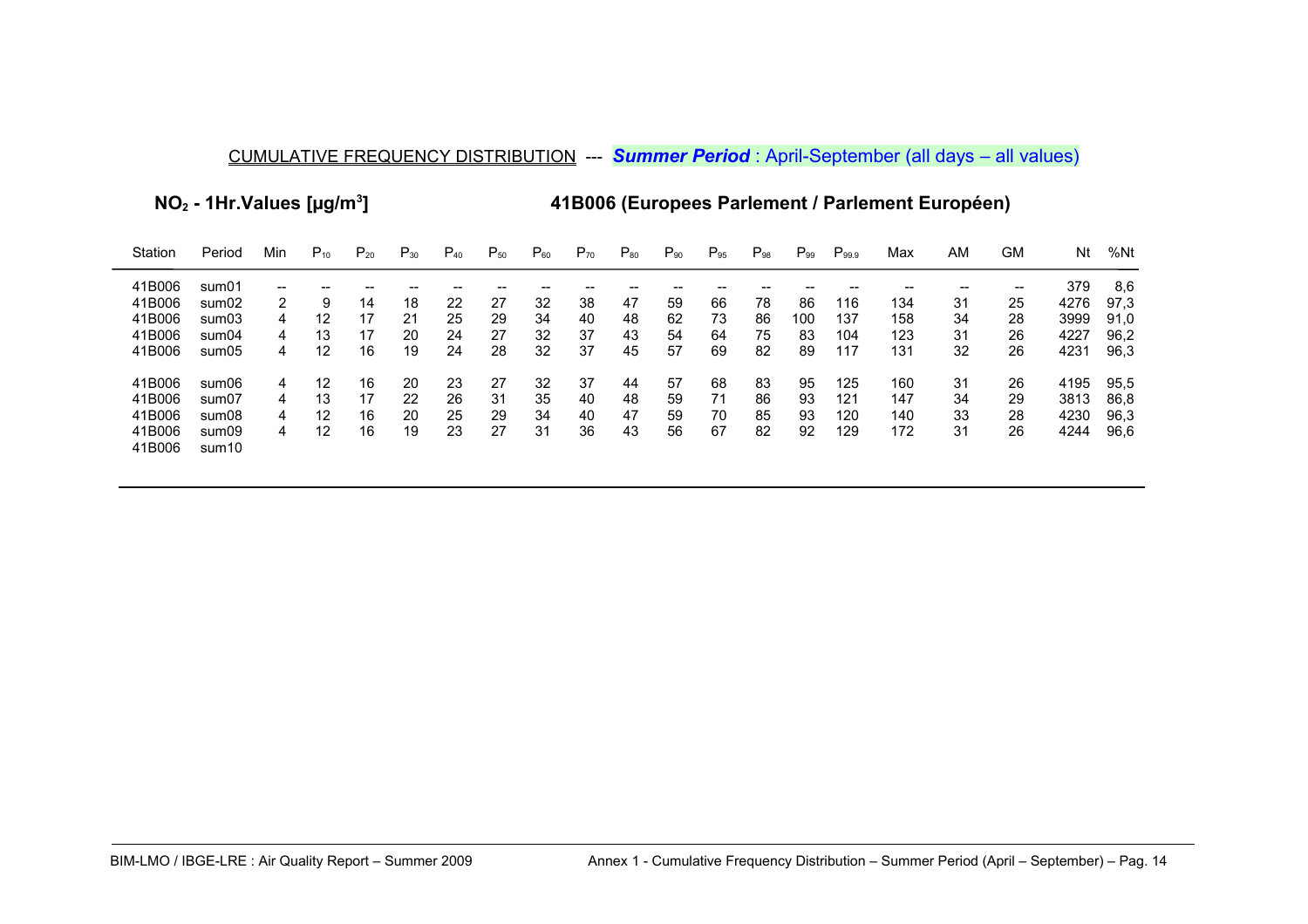**NO2 - 1Hr.Values [µg/m<sup>3</sup>**

**] 41B0011 (St.-Ag. Berchem / Berchem-Ste-Agathe)**

| Station | Period            | Min | $P_{10}$ | $P_{20}$ | $P_{30}$ | $P_{40}$ | $P_{50}$ | $P_{60}$ | $P_{70}$ | $P_{80}$ | $P_{90}$ | $P_{95}$ | $P_{98}$ | $P_{99}$ | $P_{99.9}$ | Max | AM | <b>GM</b> | Nt   | %Nt  |
|---------|-------------------|-----|----------|----------|----------|----------|----------|----------|----------|----------|----------|----------|----------|----------|------------|-----|----|-----------|------|------|
| 41B011  | sum93             | 6   | 13       | 18       | 22       | 26       | 31       | 36       | 42       | 50       | 60       | 69       | 83       | 92       | 133        | 157 | 34 | 29        | 3872 | 88,1 |
| 41B011  | sum94             | 4   | 14       | 20       | 25       | 30       | 33       | 38       | 43       | 51       | 62       | 72       | 84       | 93       | 113        | 131 | 36 | 31        | 3889 | 88,5 |
| 41B011  | sum95             | 5   | 12       | 16       | 20       | 24       | 28       | 33       | 39       | 47       | 57       | 67       | 84       | 98       | 134        | 159 | 32 | 27        | 3866 | 88,0 |
| 41B011  | sum96             | 5   | 10       | 14       | 17       | 21       | 25       | 31       | 36       | 44       | 56       | 66       | 80       | 90       | 105        | 113 | 30 | 25        | 3554 | 80,9 |
| 41B011  | sum97             | 5   | 9        | 13       | 17       | 21       | 26       | 32       | 39       | 48       | 61       | 74       | 92       | 99       | 113        | 133 | 32 | 25        | 3456 | 78,6 |
| 41B011  | sum98             | 5   | 7        | 11       | 14       | 17       | 20       | 25       | 30       | 37       | 48       | 57       | 71       | 80       | 100        | 113 | 25 | 20        | 3970 | 90,3 |
| 41B011  | sum <sub>99</sub> | 5   | 5        | 7        | 10       | 14       | 17       | 22       | 28       | 37       | 50       | 63       | 74       | 83       | 116        | 124 | 23 | 17        | 4022 | 91,5 |
| 41B011  | sum00             | 5   | 10       | 13       | 17       | 20       | 24       | 30       | 36       | 45       | 57       | 67       | 78       | 87       | 111        | 117 | 29 | 24        | 4166 | 94,8 |
| 41B011  | sum01             | 5   | 8        | 11       | 14       | 17       | 21       | 26       | 32       | 40       | 52       | 64       | 75       | 80       | 104        | 122 | 26 | 21        | 4035 | 91,8 |
| 41B011  | sum02             | 4   | 6        | 10       | 14       | 19       | 23       | 28       | 33       | 40       | 51       | 60       | 72       | 80       | 119        | 135 | 26 | 21        | 3862 | 87,9 |
| 41B011  | sum03             | 4   | 10       | 13       | 17       | 21       | 26       | 31       | 38       | 46       | 60       | 71       | 86       | 100      | 121        | 144 | 31 | 25        | 4207 | 95,7 |
| 41B011  | sum04             | 4   | 9        | 13       | 16       | 19       | 22       | 26       | 31       | 38       | 50       | 59       | 71       | 79       | 97         | 134 | 26 | 22        | 4095 | 93,2 |
| 41B011  | sum05             | 4   | 10       | 13       | 16       | 20       | 24       | 28       | 34       | 42       | 56       | 65       | 76       | 84       | 106        | 119 | 28 | 23        | 4228 | 96,2 |
| 41B011  | sum06             | 4   | 6        | 9        | 12       | 16       | 20       | 24       | 29       | 37       | 50       | 63       | 77       | 86       | 120        | 131 | 25 | 19        | 4083 | 92,9 |
| 41B011  | sum07             | 4   |          | 11       | 14       | 17       | 21       | 25       | 30       | 37       | 48       | 57       | 70       | 77       | 93         | 112 | 25 | 20        | 4236 | 96,4 |
| 41B011  | sum08             | 4   | 5        | 9        | 12       | 15       | 19       | 23       | 29       | 36       | 48       | 58       | 74       | 85       | 122        | 143 | 24 | 18        | 4094 | 93,2 |
| 41B011  | sum09             | 4   | 6        | 8        | 11       | 14       | 17       | 21       | 26       | 34       | 45       | 56       | 70       | 78       | 104        | 139 | 22 | 17        | 4263 | 97,0 |
| 41B011  | sum <sub>10</sub> |     |          |          |          |          |          |          |          |          |          |          |          |          |            |     |    |           |      |      |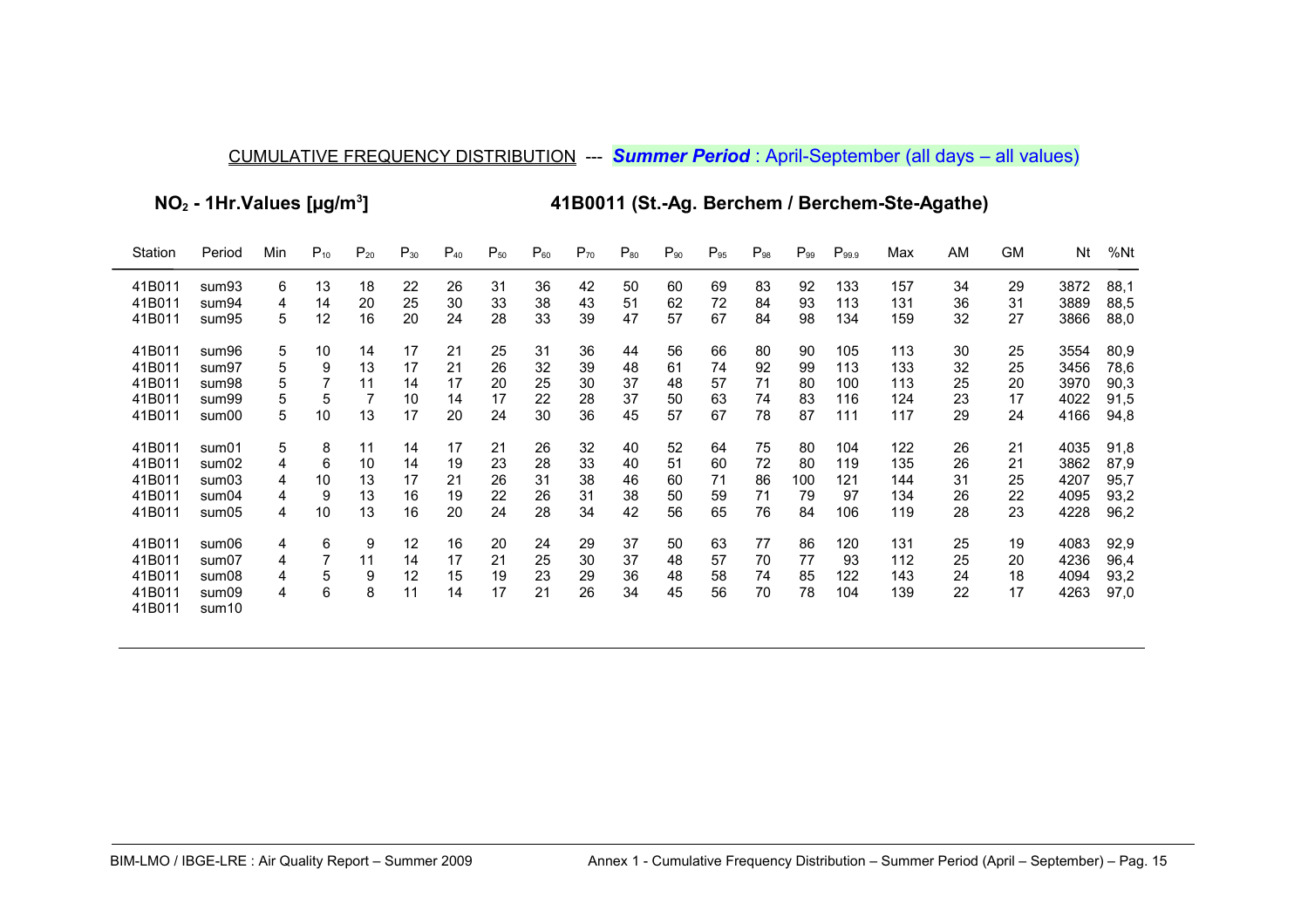**NO2 - 1Hr.Values [µg/m<sup>3</sup>**

**] 41R012 (Ukkel / Uccle)**

| Station          | Period            | Min     | $P_{10}$ | $P_{20}$                | $P_{30}$                       | $P_{40}$ | $P_{50}$ | $P_{60}$ | $P_{70}$  | $P_{80}$ | $P_{90}$ | $P_{95}$                       | $P_{98}$ | $P_{99}$                                     | $P_{99.9}$                                 | Max                             | AM                      | <b>GM</b>                                 | Nt          | %Nt          |
|------------------|-------------------|---------|----------|-------------------------|--------------------------------|----------|----------|----------|-----------|----------|----------|--------------------------------|----------|----------------------------------------------|--------------------------------------------|---------------------------------|-------------------------|-------------------------------------------|-------------|--------------|
| 41R012<br>41R012 | sum81<br>sum82    | 6<br>-- | 14       | 20<br>$\hspace{0.05cm}$ | 24<br>$\overline{\phantom{a}}$ | 29       | 33       | 39       | 45<br>$-$ | 55       | 69       | 84<br>$\overline{\phantom{a}}$ | 101      | 117<br>$\hspace{0.05cm}$ – $\hspace{0.05cm}$ | 146<br>$\hspace{0.05cm}$ $\hspace{0.05cm}$ | 167<br>$\overline{\phantom{m}}$ | 38<br>$\hspace{0.05cm}$ | 32<br>$\hspace{0.05cm}$ $\hspace{0.05cm}$ | 2215<br>943 | 50,4<br>21,4 |
| 41R012           | sum <sub>83</sub> | 6       | 16       | 21                      | 25                             | 30       | 35       | 41       | 50        | 59       | 78       | 92                             | 110      | 130                                          | 171                                        | 236                             | 42                      | 35                                        | 2654        | 60,4         |
| 41R012           | sum <sub>84</sub> | 6       | 17       | 23                      | 27                             | 33       | 38       | 44       | 51        | 60       | 76       | 90                             | 113      | 130                                          | 188                                        | 300                             | 43                      | 36                                        | 2820        | 64,2         |
| 41R012           | sum <sub>85</sub> | 6       | 17       | 22                      | 26                             | 31       | 35       | 40       | 47        | 56       | 71       | 83                             | 98       | 107                                          | 141                                        | 178                             | 40                      | 35                                        | 2545        | 57,9         |
| 41R012           | sum86             | 6       | 15       | 20                      | 25                             | 31       | 38       | 44       | 51        | 59       | 70       | 81                             | 96       | 110                                          | 161                                        | 168                             | 41                      | 34                                        | 3169        | 72,1         |
| 41R012           | sum <sub>87</sub> | 6       | 14       | 19                      | 22                             | 27       | 31       | 36       | 43        | 52       | 67       | 79                             | 89       | 99                                           | 149                                        | 205                             | 36                      | 31                                        | 3176        | 72,3         |
| 41R012           | sum88             | 6       | 10       | 14                      | 18                             | 22       | 27       | 33       | 41        | 50       | 63       | 75                             | 90       | 101                                          | 139                                        | 155                             | 33                      | 26                                        | 3175        | 72,2         |
| 41R012           | sum89             | 6       | 17       | 21                      | 26                             | 31       | 36       | 43       | 51        | 61       | 73       | 85                             | 100      | 111                                          | 169                                        | 199                             | 42                      | 36                                        | 3874        | 88,2         |
| 41R012           | sum90             | 6       | 13       | 20                      | 25                             | 29       | 34       | 40       | 47        | 57       | 71       | 83                             | 102      | 118                                          | 178                                        | 194                             | 39                      | 33                                        | 2741        | 62,4         |
| 41R012           | sum91             | 6       | 17       | 23                      | 29                             | 35       | 40       | 47       | 55        | 65       | 78       | 91                             | 107      | 119                                          | 168                                        | 203                             | 45                      | 38                                        | 3734        | 85,0         |
| 41R012           | sum92             | 6       | 9        | 13                      | 18                             | 22       | 26       | 31       | 38        | 47       | 63       | 79                             | 98       | 106                                          | 156                                        | 190                             | 32                      | 25                                        | 2962        | 67,4         |
| 41R012           | sum93             | 6       | 6        | 9                       | 13                             | 19       | 24       | 32       | 39        | 49       | 62       | 74                             | 87       | 95                                           | 142                                        | 171                             | 30                      | 22                                        | 3768        | 85,7         |
| 41R012           | sum94             | 6       | 11       | 17                      | 20                             | 24       | 29       | 33       | 39        | 47       | 60       | 71                             | 85       | 96                                           | 115                                        | 133                             | 33                      | 27                                        | 3646        | 83,0         |
| 41R012           | sum95             | 5       | 15       | 19                      | 23                             | 27       | 31       | 37       | 43        | 52       | 63       | 74                             | 87       | 97                                           | 137                                        | 163                             | 36                      | 31                                        | 3790        | 86,2         |
| 41R012           | sum96             | 5       | 11       | 15                      | 19                             | 23       | 27       | 33       | 38        | 46       | 57       | 65                             | 78       | 88                                           | 114                                        | 122                             | 31                      | 26                                        | 3714        | 84,5         |
| 41R012           | sum97             | 5       | 14       | 17                      | 20                             | 24       | 27       | 32       | 38        | 46       | 59       | 71                             | 87       | 101                                          | 124                                        | 171                             | 33                      | 28                                        | 3834        | 87,2         |
| 41R012           | sum98             | 5       | 6        | 9                       | 12                             | 14       | 17       | 21       | 26        | 32       | 42       | 50                             | 63       | 76                                           | 94                                         | 110                             | 21                      | 17                                        | 3937        | 89,6         |
| 41R012           | sum99             | 5       | 9        | 12                      | 15                             | 18       | 22       | 26       | 31        | 37       | 49       | 58                             | 73       | 78                                           | 106                                        | 130                             | 26                      | 21                                        | 4105        | 93,4         |
| 41R012           | sum00             | 5       | 6        | 10                      | 14                             | 16       | 20       | 24       | 30        | 38       | 49       | 60                             | 72       | 84                                           | 109                                        | 126                             | 25                      | 19                                        | 4149        | 94,4         |
| 41R012           | sum01             | 5       | 11       | 13                      | 16                             | 18       | 21       | 25       | 30        | 36       | 46       | 55                             | 66       | 71                                           | 87                                         | 112                             | 25                      | 22                                        | 4065        | 92,5         |
| 41R012           | sum02             | 5       | 8        | 11                      | 13                             | 16       | 19       | 23       | 27        | 33       | 42       | 50                             | 57       | 65                                           | 92                                         | 109                             | 23                      | 19                                        | 3891        | 88,5         |
| 41R012           | sum03             | 3       |          | 10                      | 13                             | 16       | 19       | 23       | 28        | 35       | 45       | 55                             | 66       | 74                                           | 97                                         | 116                             | 23                      | 18                                        | 4146        | 94,3         |
| 41R012           | sum04             | 3       |          | 10                      | 12                             | 15       | 18       | 22       | 26        | 32       | 41       | 51                             | 62       | 68                                           | 93                                         | 121                             | 22                      | 17                                        | 4215        | 95,9         |
| 41R012           | sum05             | 4       | 8        | 11                      | 13                             | 16       | 18       | 22       | 27        | 33       | 43       | 53                             | 65       | 72                                           | 97                                         | 115                             | 23                      | 19                                        | 4116        | 93,7         |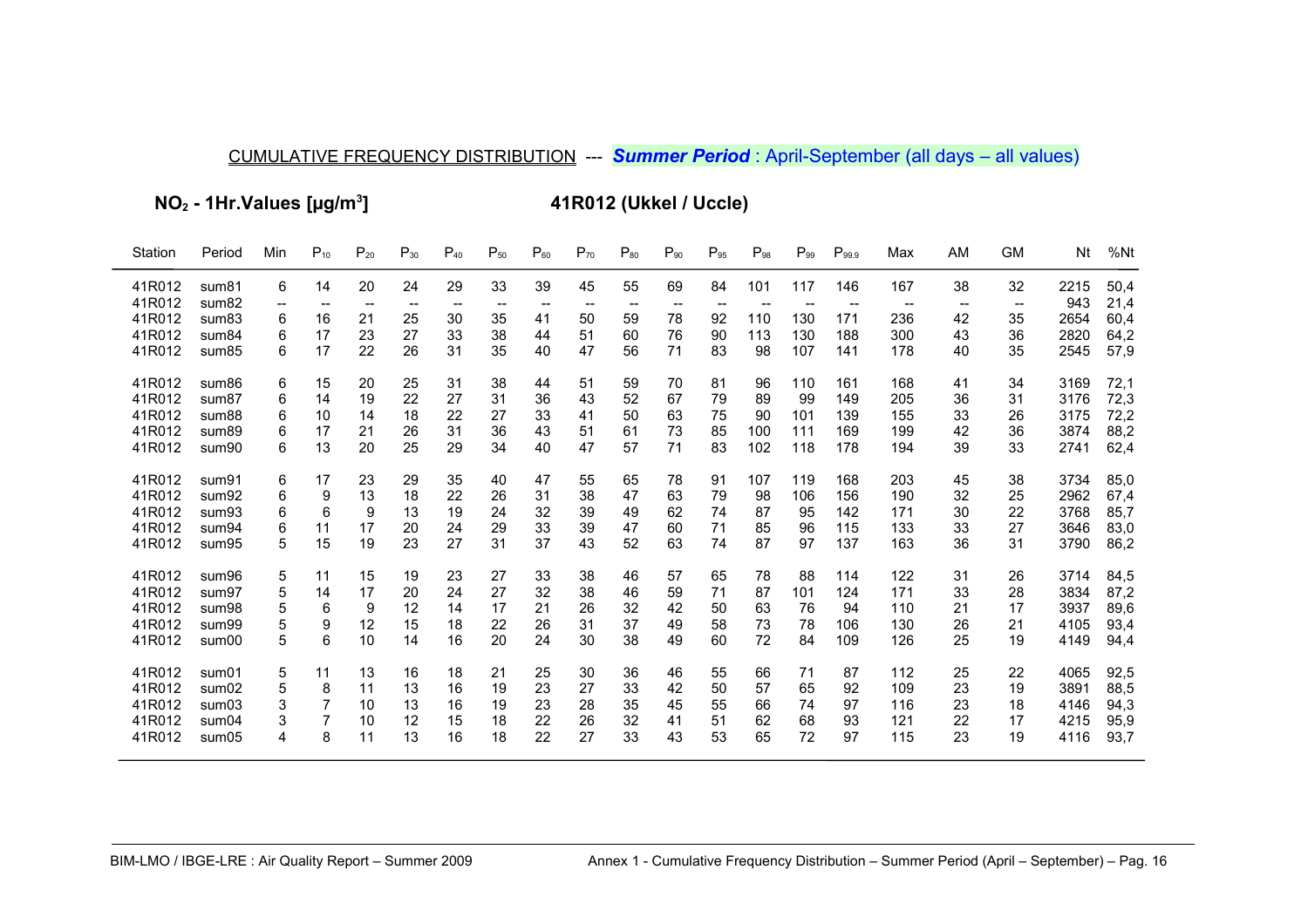**NO2 - 1Hr.Values [µg/m<sup>3</sup>**

**] 41R012 (Ukkel / Uccle)**

| Station                                        | Period                                    | Min         | $P_{10}$      | $P_{20}$       | $\mathsf{P}_{30}$ | $P_{40}$             | $\mathsf{P}_{50}$    | $\mathsf{P}_{60}$    | $P_{70}$             | $\mathsf{P}_{80}$    | $P_{90}$             | $P_{95}$             | $P_{98}$             | $P_{99}$             | $P_{99.9}$              | Max                      | ΑM                   | GM                   | Nt                           | %Nt                          |
|------------------------------------------------|-------------------------------------------|-------------|---------------|----------------|-------------------|----------------------|----------------------|----------------------|----------------------|----------------------|----------------------|----------------------|----------------------|----------------------|-------------------------|--------------------------|----------------------|----------------------|------------------------------|------------------------------|
| 41R012<br>41R012<br>41R012<br>41R012<br>41R012 | sum06<br>sum07<br>sum08<br>sum09<br>sum10 | 4<br>4<br>4 | $\mathcal{D}$ | 14<br>10<br>10 | 13<br>13          | 20<br>16<br>14<br>15 | 23<br>19<br>17<br>18 | 27<br>22<br>21<br>21 | 31<br>27<br>26<br>25 | 38<br>33<br>32<br>31 | 49<br>44<br>43<br>40 | 59<br>56<br>52<br>51 | 72<br>68<br>65<br>63 | 82<br>77<br>75<br>74 | 113<br>92<br>112<br>101 | 135<br>105<br>118<br>127 | 27<br>23<br>21<br>22 | 23<br>18<br>16<br>18 | 4293<br>4228<br>4158<br>4174 | 97.7<br>96.2<br>94.6<br>95.0 |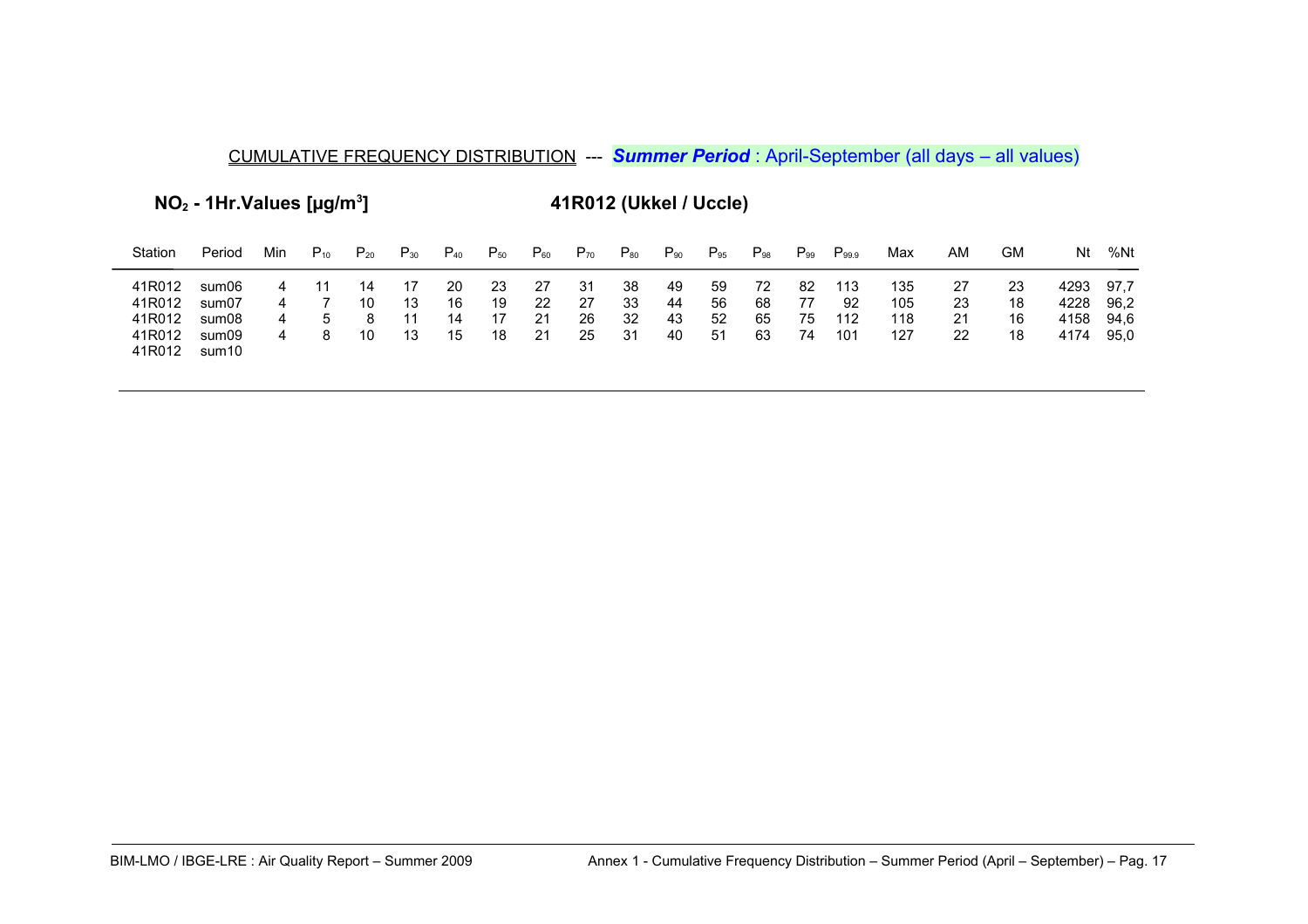**NO2 - 1Hr.Values [µg/m<sup>3</sup>**

**] 41N043 (Haren)**

| Station          | Period         | Min | $P_{10}$ | $P_{20}$ | $P_{30}$ | $P_{40}$ | $P_{50}$ | $P_{60}$ | $P_{70}$ | $P_{80}$ | $P_{90}$ | $P_{95}$ | $P_{98}$ | $P_{99}$ | $P_{99.9}$ | Max | AM | GM. | Nt   | %Nt  |
|------------------|----------------|-----|----------|----------|----------|----------|----------|----------|----------|----------|----------|----------|----------|----------|------------|-----|----|-----|------|------|
| 41N043           | sum98          | 5   | 15       | 21       | 26       | 32       | 37       | 43       | 49       | 55       | 64       | 74       | 87       | 97       | 128        | 156 | 39 | 33  | 3756 | 85,5 |
| 41N043           | sum99          | 5   | 12       | 22       | 30       | 37       | 43       | 50       | 56       | 65       | 75       | 86       | 102      | 111      | 142        | 156 | 44 | 36  | 4063 | 92,5 |
| 41N043           | sum00          | 5   | 20       | 28       | 34       | 39       | 45       | 50       | 56       | 63       | 73       | 81       | 91       | 100      | 121        | 142 | 46 | 41  | 3719 | 84,6 |
| 41N043           | sum01          | 5   | 21       | 27       | 32       | 37       | 43       | 49       | 55       | 63       | 75       | 86       | 95       | 108      | 142        | 156 | 46 | 41  | 4075 | 92,7 |
| 41N043           | sum02          | 5   | 19       | 24       | 29       | 35       | 40       | 47       | 54       | 62       | 72       | 81       | 95       | 103      | 135        | 224 | 44 | 38  | 4000 | 91,0 |
| 41N043           | sum03          | 4   | 15       | 21       | 28       | 34       | 40       | 47       | 54       | 63       | 74       | 85       | 102      | 114      | 144        | 178 | 43 | 36  | 4208 | 95,8 |
| 41N043           | sum04          | 4   | 16       | 22       | 28       | 33       | 39       | 44       | 51       | 58       | 70       | 79       | 94       | 100      | 129        | 146 | 41 | 36  | 4173 | 95,0 |
| 41N043           | sum05          | 4   | 18       | 24       | 29       | 35       | 42       | 47       | 54       | 62       | 72       | 84       | 96       | 107      | 131        | 146 | 44 | 38  | 4077 | 92,8 |
| 41N043           | sum06          | 4   | 13       | 19       | 25       | 31       | 36       | 43       | 49       | 57       | 70       | 82       | 96       | 107      | 143        | 175 | 40 | 33  | 4080 | 92,8 |
| 41N043           | sum07          | 4   | 14       | 19       | 24       | 29       | 34       | 40       | 46       | 55       | 67       | 79       | 94       | 104      | 141        | 161 | 38 | 32  | 4139 | 94,2 |
| 41N043           | sum08          | 4   | 15       | 21       | 27       | 32       | 37       | 42       | 48       | 57       | 71       | 83       | 98       | 111      | 141        | 152 | 40 | 34  | 3352 | 76,3 |
| 41N043<br>41N043 | sum09<br>sum10 | 4   | 16       | 21       | 26       | 31       | 37       | 43       | 50       | 59       | 72       | 86       | 101      | 112      | 136        | 140 | 41 | 35  | 4082 | 92,9 |
|                  |                |     |          |          |          |          |          |          |          |          |          |          |          |          |            |     |    |     |      |      |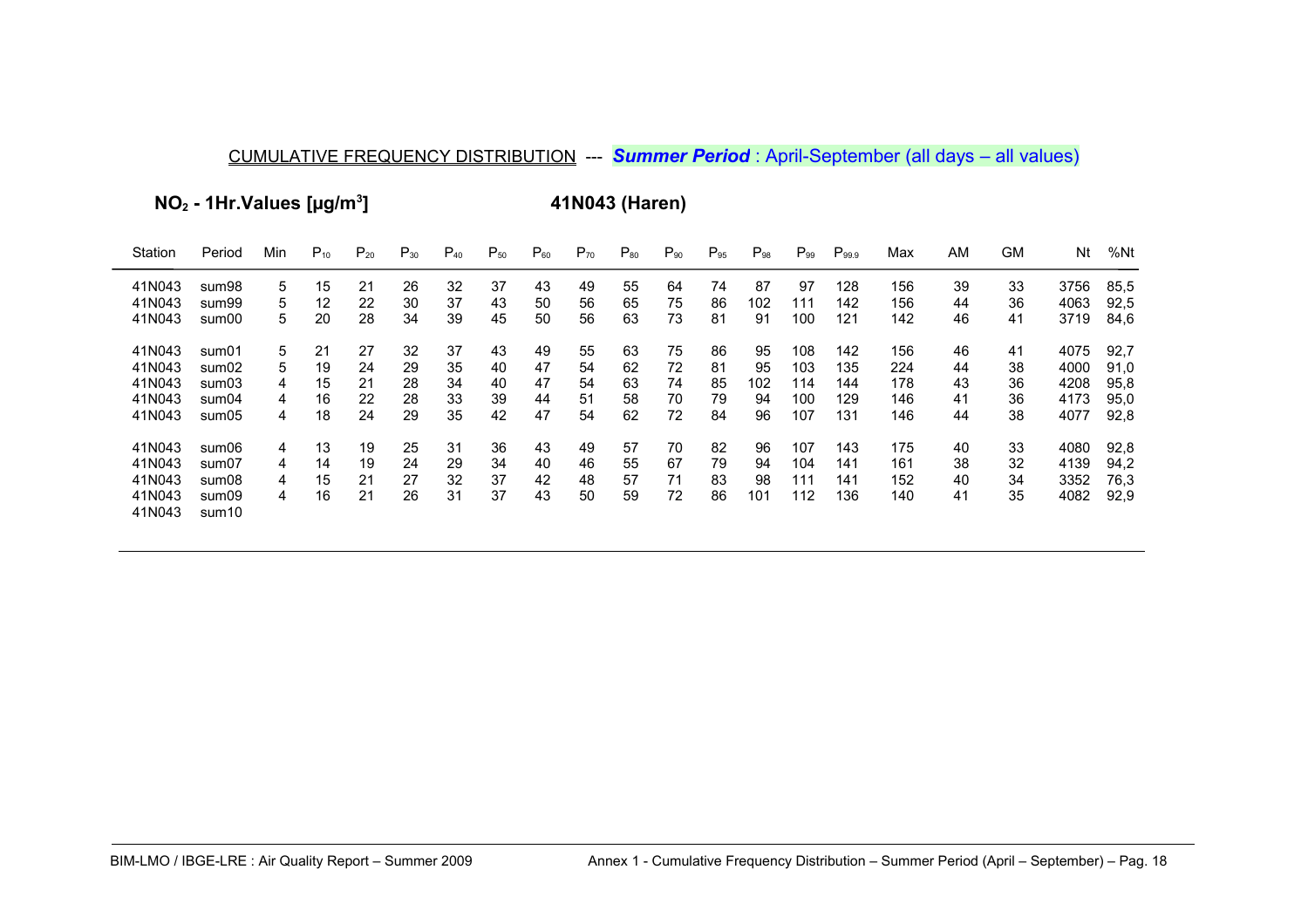**NO2 - 1Hr.Values [µg/m<sup>3</sup>**

**] 41MEU1 (Meudonpark / Parc Meudon)**

| Station                                        | Period                                    | Min                   | $P_{10}$              | $P_{20}$                  | $P_{30}$                            | $P_{40}$                   | $P_{50}$                   | $P_{60}$                   | $P_{70}$                   | $P_{80}$                   | $P_{90}$                   | $P_{95}$                   | $P_{98}$                   | $P_{.99}$                   | $P_{99.9}$                      | Max                             | AM                         | GM                         | Nt                                   | %Nt                                  |
|------------------------------------------------|-------------------------------------------|-----------------------|-----------------------|---------------------------|-------------------------------------|----------------------------|----------------------------|----------------------------|----------------------------|----------------------------|----------------------------|----------------------------|----------------------------|-----------------------------|---------------------------------|---------------------------------|----------------------------|----------------------------|--------------------------------------|--------------------------------------|
| 41MEU1<br>41MEU1                               | sum99<br>sum00                            | 4                     | 13                    | 17                        | 21                                  | 25                         | 29                         | 34                         | 40                         | 48                         | 60                         | 70                         | 79                         | 86                          | 111                             | 122                             | 33                         | 28                         | 4066                                 | 92,5                                 |
| 41MEU1<br>41MEU1<br>41MEU1<br>41MEU1<br>41MEU1 | sum01<br>sum02<br>sum03<br>sum04<br>sum05 | 4<br>4<br>4<br>4<br>4 | 9<br>9<br>9<br>9<br>5 | 13<br>14<br>14<br>13<br>9 | 17<br>18<br>18<br>18<br>13          | 21<br>22<br>23<br>21<br>17 | 26<br>26<br>28<br>26<br>22 | 32<br>31<br>35<br>30<br>27 | 39<br>37<br>42<br>36<br>34 | 47<br>45<br>51<br>45<br>43 | 59<br>55<br>66<br>59<br>57 | 70<br>66<br>76<br>70<br>67 | 85<br>80<br>94<br>83<br>81 | 97<br>92<br>107<br>92<br>90 | 125<br>118<br>134<br>108<br>126 | 144<br>143<br>157<br>152<br>137 | 31<br>30<br>34<br>30<br>27 | 25<br>24<br>27<br>24<br>20 | 4036<br>4021<br>4213<br>4124<br>4167 | 91,8<br>91,5<br>95,9<br>93,8<br>94,8 |
| 41MEU1<br>41MEU1<br>41MEU1<br>41MEU1<br>41MEU1 | sum06<br>sum07<br>sum08<br>sum09<br>sum10 | 4<br>4<br>4<br>4      | 5<br>8<br>9           | 8<br>10<br>11<br>12       | $12 \overline{ }$<br>13<br>15<br>15 | 16<br>17<br>19<br>18       | 20<br>21<br>24<br>21       | 25<br>25<br>29<br>26       | 32<br>31<br>35<br>31       | 40<br>38<br>44<br>39       | 54<br>52<br>57<br>52       | 67<br>63<br>71<br>64       | 85<br>77<br>86<br>78       | 96<br>86<br>98<br>87        | 131<br>112<br>128<br>110        | 158<br>129<br>147<br>124        | 26<br>25<br>29<br>26       | 18<br>20<br>22<br>21       | 4252<br>4139<br>4180<br>4219         | 96,8<br>94,2<br>95.1<br>96,0         |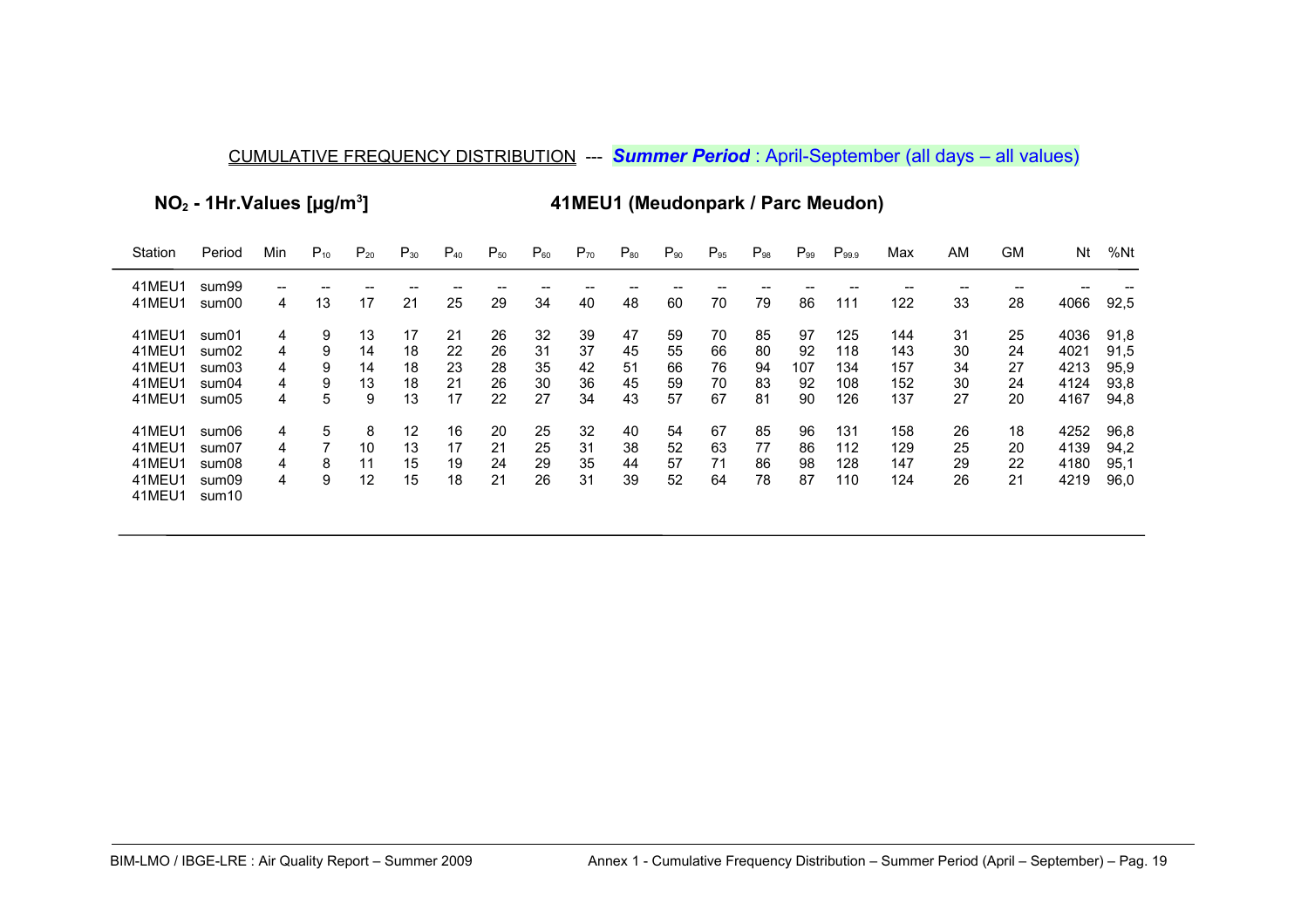**NO2 - 1Hr.Values [µg/m<sup>3</sup>**

**] 41WOL1 (St.-Lambr.-Woluwe / Woluwé-St.-Lambert)**

| Station                                        | Period                                                | Min                    | $P_{10}$                   | $P_{20}$                   | $P_{30}$                   | $P_{40}$                   | $P_{50}$                   | $P_{60}$                   | $P_{70}$                   | $P_{80}$                   | $P_{90}$                   | $P_{95}$                   | $P_{98}$                    | $P_{99}$                       | $P_{99.9}$                      | Max                             | AM                         | GM                         | Nt                                   | %Nt                                  |
|------------------------------------------------|-------------------------------------------------------|------------------------|----------------------------|----------------------------|----------------------------|----------------------------|----------------------------|----------------------------|----------------------------|----------------------------|----------------------------|----------------------------|-----------------------------|--------------------------------|---------------------------------|---------------------------------|----------------------------|----------------------------|--------------------------------------|--------------------------------------|
| 41WOL1<br>41WOL1                               | sum94<br>sum95                                        | 2<br>4                 | 20<br>23                   | 26<br>30                   | 31<br>36                   | 36<br>42                   | 42<br>48                   | 47<br>53                   | 54<br>60                   | 62<br>68                   | 74<br>80                   | 87<br>95                   | 105<br>114                  | 122<br>132                     | 195<br>185                      | 281<br>315                      | 45<br>51                   | 40<br>45                   | 3641<br>3940                         | 82,9<br>89.7                         |
| 41WOL1<br>41WOL1<br>41WOL1<br>41WOL1<br>41WOL1 | sum96<br>sum97<br>sum98<br>sum99<br>sum00             | 5<br>8<br>9<br>6       | 20<br>21<br>19<br>21<br>19 | 26<br>27<br>25<br>26<br>24 | 31<br>33<br>30<br>31<br>29 | 36<br>38<br>35<br>36<br>34 | 42<br>43<br>39<br>42<br>39 | 47<br>49<br>44<br>47<br>44 | 52<br>56<br>50<br>54<br>50 | 59<br>65<br>57<br>62<br>57 | 70<br>78<br>68<br>72<br>69 | 78<br>90<br>76<br>82<br>79 | 91<br>109<br>88<br>96<br>92 | 98<br>121<br>101<br>106<br>100 | 126<br>150<br>132<br>139<br>125 | 152<br>172<br>158<br>151<br>139 | 43<br>47<br>42<br>45<br>42 | 39<br>41<br>38<br>40<br>37 | 4025<br>3877<br>3820<br>4214<br>4148 | 91,6<br>88,2<br>86,9<br>95,9<br>94,4 |
| 41WOL1<br>41WOL1<br>41WOL1<br>41WOL1<br>41WOL1 | sum01<br>sum02<br>sum03<br>sum04<br>sum05             | --<br>8<br>6<br>4<br>5 | --<br>20<br>19<br>13<br>19 | --<br>25<br>26<br>18<br>24 | --<br>30<br>32<br>23<br>29 | 35<br>38<br>28<br>33       | 40<br>43<br>32<br>38       | 46<br>49<br>38<br>44       | 52<br>56<br>43<br>51       | 60<br>64<br>51<br>59       | 71<br>77<br>62<br>72       | 81<br>88<br>72<br>83       | 92<br>103<br>82<br>97       | 102<br>116<br>91<br>105        | 130<br>154<br>113<br>129        | 156<br>170<br>130<br>158        | 43<br>46<br>35<br>42       | 39<br>41<br>30<br>37       | 3783<br>4248<br>3831<br>4075         | 86,1<br>96,7<br>87,2<br>92,7         |
| 41WOL1<br>41WOL1<br>41WOL1<br>41WOL1<br>41WOL1 | sum06<br>sum07<br>sum08<br>sum09<br>sum <sub>10</sub> | 5<br>4<br>4<br>4       | 18<br>14<br>12<br>14       | 23<br>21<br>17<br>18       | 28<br>26<br>22<br>22       | 34<br>32<br>26<br>27       | 39<br>38<br>32<br>31       | 45<br>45<br>38<br>36       | 52<br>53<br>46<br>42       | 61<br>62<br>54<br>50       | 76<br>76<br>69<br>62       | 90<br>90<br>81<br>75       | 105<br>105<br>96<br>92      | 115<br>117<br>110<br>104       | 154<br>140<br>160<br>152        | 167<br>175<br>223<br>160        | 44<br>43<br>37<br>35       | 38<br>35<br>30<br>30       | 4134<br>3952<br>4218<br>4172         | 94,1<br>89,9<br>96,0<br>94,9         |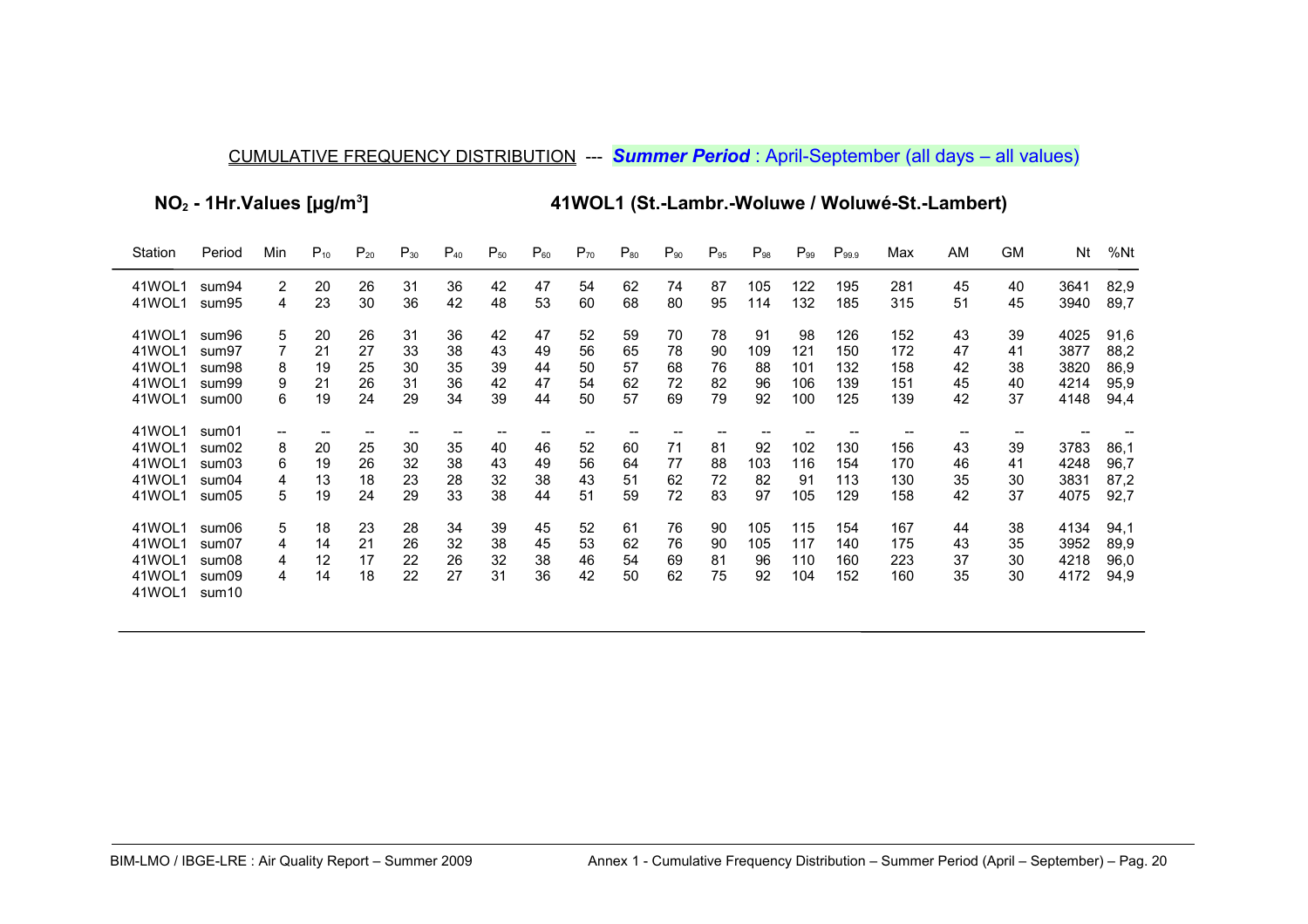NO<sub>2</sub> - 1Hr. Values [µg/m<sup>3</sup>]

47E013 (Electrabel Vorst / Forest)

| Station | Period            | Min            | $P_{10}$ | $P_{20}$ | $P_{30}$ | $P_{40}$ | $P_{50}$ | $P_{60}$ | $P_{70}$ | $P_{80}$ | $P_{90}$ | $P_{95}$ | $P_{98}$ | $P_{99}$ | $P_{99.9}$ | Max               | AM                       | <b>GM</b> | Nt   | %Nt  |
|---------|-------------------|----------------|----------|----------|----------|----------|----------|----------|----------|----------|----------|----------|----------|----------|------------|-------------------|--------------------------|-----------|------|------|
| 47E013  | sum96             | $\overline{2}$ | 15       | 19       | 23       | 27       | 31       | 35       | 41       | 48       | 58       | 67       | 76       | 84       | 107        | 153               | 34                       | 30        | 3246 | 73,9 |
| 47E013  | sum97             | 4              | 16       | 21       | 25       | 29       | 35       | 40       | 46       | 54       | 67       | 81       | 98       | 108      | 150        | 171               | 39                       | 33        | 2850 | 64,8 |
| 47E013  | sum98             | 2              | 12       | 16       | 19       | 22       | 26       | 29       | 34       | 41       | 52       | 61       | 75       | 86       | 118        | 186               | 29                       | 25        | 3601 | 81,9 |
| 47E013  | sum99             | 3              | 13       | 17       | 20       | 23       | 28       | 32       | 38       | 45       | 56       | 67       | 78       | 86       | 111        | 124               | 32                       | 27        | 3827 | 87,1 |
| 47E013  | sum00             | 5              | 16       | 21       | 24       | 27       | 30       | 33       | 37       | 42       | 50       | 59       | 69       | 74       | 95         | 102               | 32                       | 29        | 3025 | 68,8 |
| 47E013  | sum01             | 3              | 8        | 12       | 16       | 19       | 23       | 28       | 34       | 41       | 52       | 61       | 74       | 80       | 97         | 114               | 27                       | 22        | 3531 | 80,3 |
| 47E013  | sum02             | 3              | 11       | 15       | 19       | 22       | 25       | 29       | 34       | 41       | 50       | 61       | 75       | 85       | 121        | 132               | 29                       | 24        | 2665 | 60,6 |
| 47E013  | sum03             | 3              | 11       | 15       | 19       | 22       | 26       | 30       | 36       | 43       | 54       | 67       | 80       | 87       | 113        | 117               | 30                       | 25        | 4003 | 91,1 |
| 47E013  | sum04             | 3              | 8        | 11       | 14       | 17       | 20       | 24       | 28       | 33       | 43       | 52       | 61       | 67       | 95         | 106               | 23                       | 19        | 4084 | 92,9 |
| 47E013  | sum05             | 3              | 10       | 14       | 17       | 20       | 23       | 26       | 31       | 39       | 50       | 62       | 76       | 83       | 100        | 116               | 27                       | 23        | 3976 | 90,5 |
| 47E013  | sum06             | 3              | 11       | 14       | 17       | 20       | 24       | 27       | 31       | 37       | 48       | 61       | 73       | 83       | 119        | 142               | 27                       | 23        | 3972 | 90,4 |
| 47E013  | sum07             | 3              | 10       | 14       | 18       | 21       | 24       | 28       | 32       | 38       | 49       | 58       | 68       | 74       | 91         | 98                | 27                       | 23        | 3639 | 82,8 |
| 47E013  | sum08             | $- -$          | --       | $- -$    | $- -$    |          | --       | --       | $-$      | --       |          | --       | --       | $- -$    | $- -$      | $\hspace{0.05cm}$ | $\overline{\phantom{m}}$ | $- -$     | --   |      |
| 47E013  | sum09             | $- -$          |          |          |          |          |          |          |          |          |          |          |          |          |            |                   |                          |           |      |      |
| 47E013  | sum <sub>10</sub> |                |          |          |          |          |          |          |          |          |          |          |          |          |            |                   |                          |           |      |      |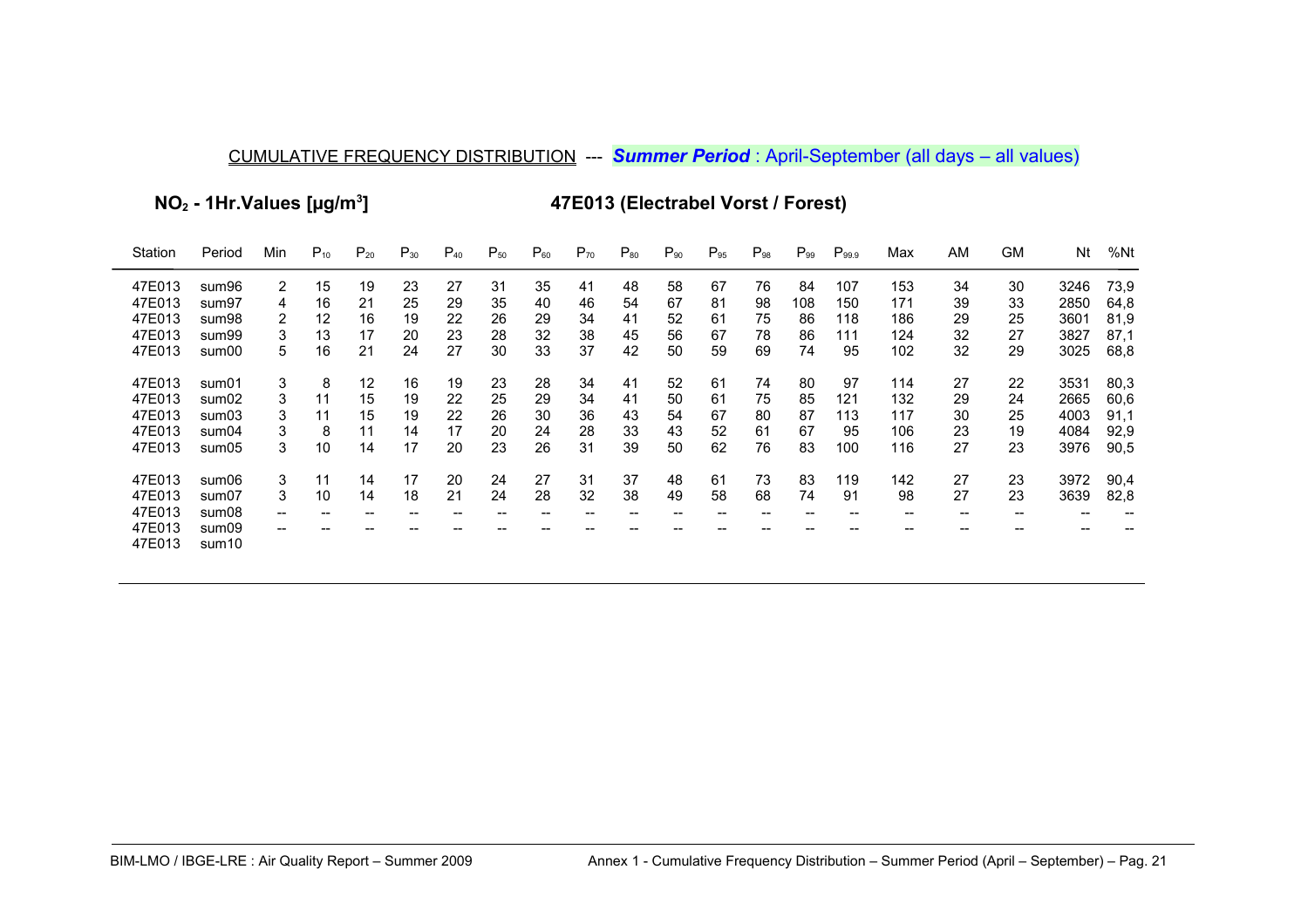Phox  $[O_3 + NO_2]$ - 1Hr. Values  $[µg/m^3]$ 

41R001 (Molenbeek)

| Station          | Period         | Min                                   | $P_{10}$ | $P_{20}$ | $P_{30}$ | $P_{40}$ | $P_{50}$ | $P_{60}$ | $P_{70}$ | $P_{80}$ | $P_{90}$ | $P_{95}$ | $P_{98}$ | $P_{99}$ | $P_{99.9}$ | Max | AM | <b>GM</b> | Nt   | %Nt  |
|------------------|----------------|---------------------------------------|----------|----------|----------|----------|----------|----------|----------|----------|----------|----------|----------|----------|------------|-----|----|-----------|------|------|
| 41R001           | sum97          | $\hspace{0.05cm}$ – $\hspace{0.05cm}$ |          |          |          |          |          |          |          |          |          |          |          |          |            |     |    | --        | 253  | 5,7  |
| 41R001           | sum98          | 25                                    | 54       | 60       | 65       | 71       | 76       | 82       | 89       | 97       | 113      | 132      | 152      | 167      | 208        | 216 | 81 | 77        | 3513 | 79,9 |
| 41R001           | sum99          | 25                                    | 51       | 58       | 65       | 71       | 77       | 85       | 93       | 104      | 122      | 137      | 158      | 173      | 202        | 206 | 83 | 78        | 3922 | 89,2 |
| 41R001           | sum00          | 24                                    | 48       | 56       | 62       | 68       | 74       | 81       | 88       | 97       | 109      | 126      | 146      | 157      | 194        | 201 | 78 | 74        | 3948 | 89,8 |
| 41R001           | sum01          | 23                                    | 46       | 55       | 62       | 69       | 77       | 83       | 90       | 101      | 118      | 142      | 164      | 176      | 199        | 220 | 80 | 75        | 3996 | 90,9 |
| 41R001           | sum02          | 31                                    | 55       | 64       | 70       | 77       | 83       | 89       | 96       | 104      | 120      | 134      | 152      | 161      | 199        | 208 | 85 | 82        | 4104 | 93,4 |
| 41R001           | sum03          | 22                                    | 57       | 68       | 75       | 82       | 88       | 95       | 104      | 117      | 140      | 160      | 182      | 197      | 234        | 251 | 94 | 89        | 3976 | 90,5 |
| 41R001           | sum04          | 18                                    | 46       | 56       | 65       | 71       | 77       | 84       | 91       | 101      | 116      | 128      | 143      | 159      | 211        | 225 | 80 | 75        | 4151 | 94,5 |
| 41R001           | sum05          | 30                                    | 57       | 66       | 72       | 78       | 86       | 93       | 101      | 109      | 126      | 140      | 167      | 183      | 241        | 261 | 89 | 85        | 4159 | 94,6 |
| 41R001           | sum06          | 32                                    | 57       | 67       | 74       | 81       | 88       | 97       | 106      | 117      | 141      | 161      | 184      | 202      | 225        | 263 | 94 | 89        | 4085 | 93,0 |
| 41R001           | sum07          | 24                                    | 52       | 60       | 66       | 72       | 77       | 84       | 92       | 101      | 115      | 134      | 151      | 165      | 196        | 209 | 82 | 78        | 4181 | 95,1 |
| 41R001           | sum08          | 34                                    | 55       | 62       | 69       | 76       | 82       | 91       | 99       | 110      | 126      | 149      | 164      | 172      | 205        | 229 | 88 | 83        | 4172 | 94,9 |
| 41R001<br>41R001 | sum09<br>sum10 | 28                                    | 55       | 64       | 71       | 77       | 83       | 91       | 99       | 108      | 121      | 133      | 152      | 164      | 211        | 218 | 87 | 83        | 4210 | 95,8 |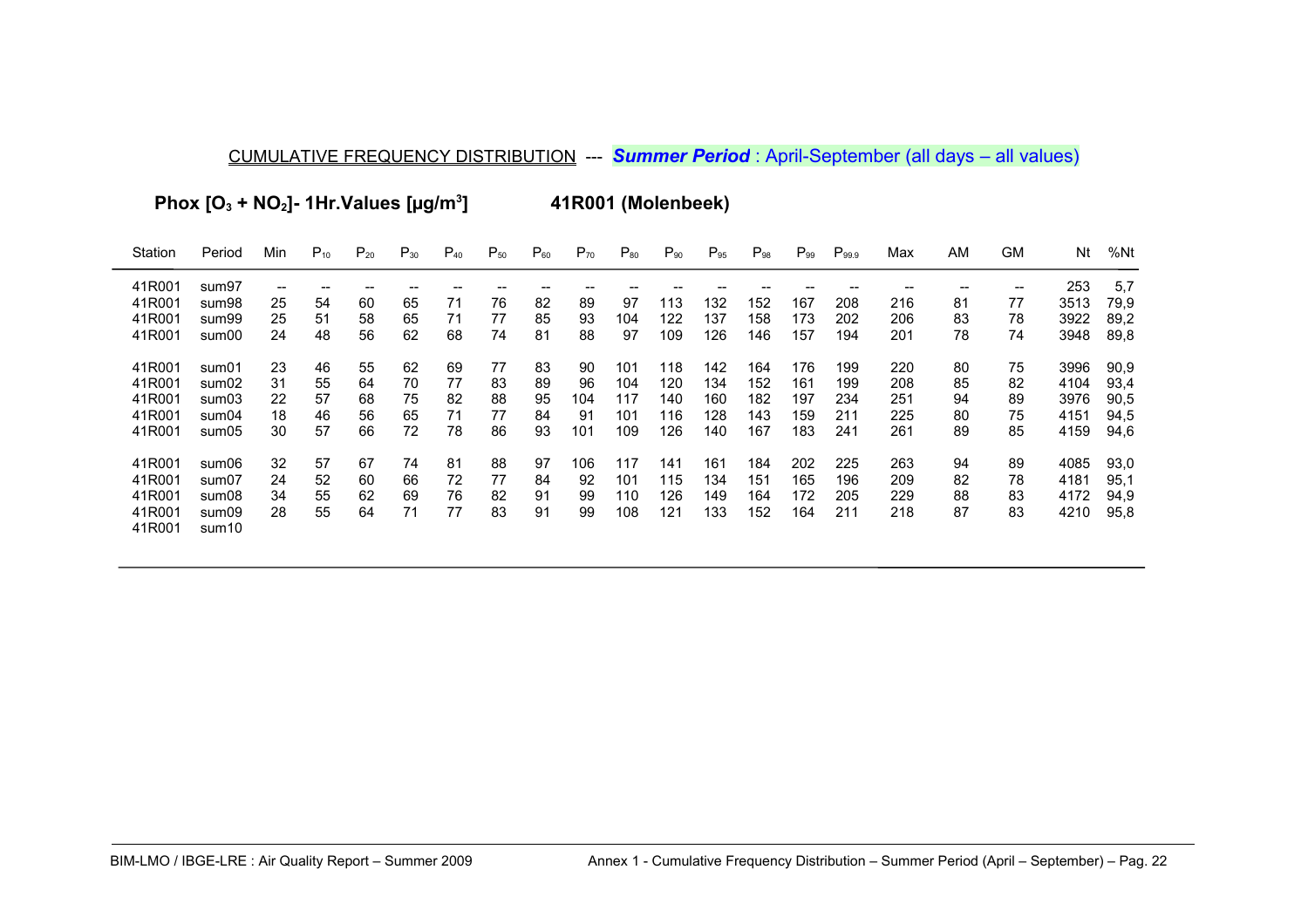**Phox [O3 + NO2] - 1Hr.Values [µg/m<sup>3</sup>**

**] 41B004 (St.-Katelijne / Ste-Catherine)**

| Station | Period            | Min                                   | $P_{10}$ | $P_{20}$ | $P_{30}$ | $P_{40}$ | $P_{50}$ | $P_{60}$ | $P_{70}$ | $P_{80}$ | $P_{90}$ | $P_{95}$ | $P_{98}$ | $P_{99}$ | $P_{99.9}$ | Max | ΑM | GM | Nt   | %Nt  |
|---------|-------------------|---------------------------------------|----------|----------|----------|----------|----------|----------|----------|----------|----------|----------|----------|----------|------------|-----|----|----|------|------|
| 41B004  | sum01             | 27                                    | 51       | 59       | 65       | 72       | 78       | 84       | -91      | 100      | 119      | 138      | 156      | 165      | 187        | 197 | 82 | 78 | 3955 | 90,0 |
| 41B004  | sum02             | 35                                    | 58       | 66       | 73       | 79       | 84       | 90       | 96       | 104      | 118      | 133      | 149      | 159      | 195        | 205 | 87 | 83 | 4231 | 96,3 |
| 41B004  | sum03             | 26                                    | 60       | 70       | 77       | 84       | 90       | 97       | 105      | 117      | 139      | 159      | 182      | 193      | 232        | 251 | 95 | 91 | 4157 | 94,6 |
| 41B004  | sum04             | 23                                    | 53       | 62       | 68       | 74       | 80       | 86       | 93       | 102      | 118      | 131      | 149      | 161      | 218        | 231 | 83 | 79 | 4140 | 94.2 |
| 41B004  | sum05             | 31                                    | 55       | 63       | 69       | 75       | 82       | 89       | 95       | 104      | 120      | 136      | 161      | 182      | 237        | 258 | 86 | 82 | 3850 | 87,6 |
| 41B004  | sum06             | --                                    |          |          |          |          |          |          |          |          |          |          |          |          |            |     |    |    |      |      |
| 41B004  | sum07             | $\hspace{0.05cm}$ – $\hspace{0.05cm}$ |          |          |          |          |          |          |          |          |          |          |          |          |            |     | -- |    |      |      |
| 41B004  | sum08             | 33                                    | 55       | 63       | 68       | 75       | 82       | 88       | 95       | 106      | 121      | 141      | 157      | 165      | 190        | 235 | 86 | 82 | 4228 | 96,2 |
| 41B004  | sum09             | 28                                    | 53       | 62       | 68       | 74       | 80       | 87       | 95       | 103      | 116      | 128      | 144      | 157      | 203        | 214 | 83 | 80 | 4219 | 96,0 |
| 41B004  | sum <sub>10</sub> |                                       |          |          |          |          |          |          |          |          |          |          |          |          |            |     |    |    |      |      |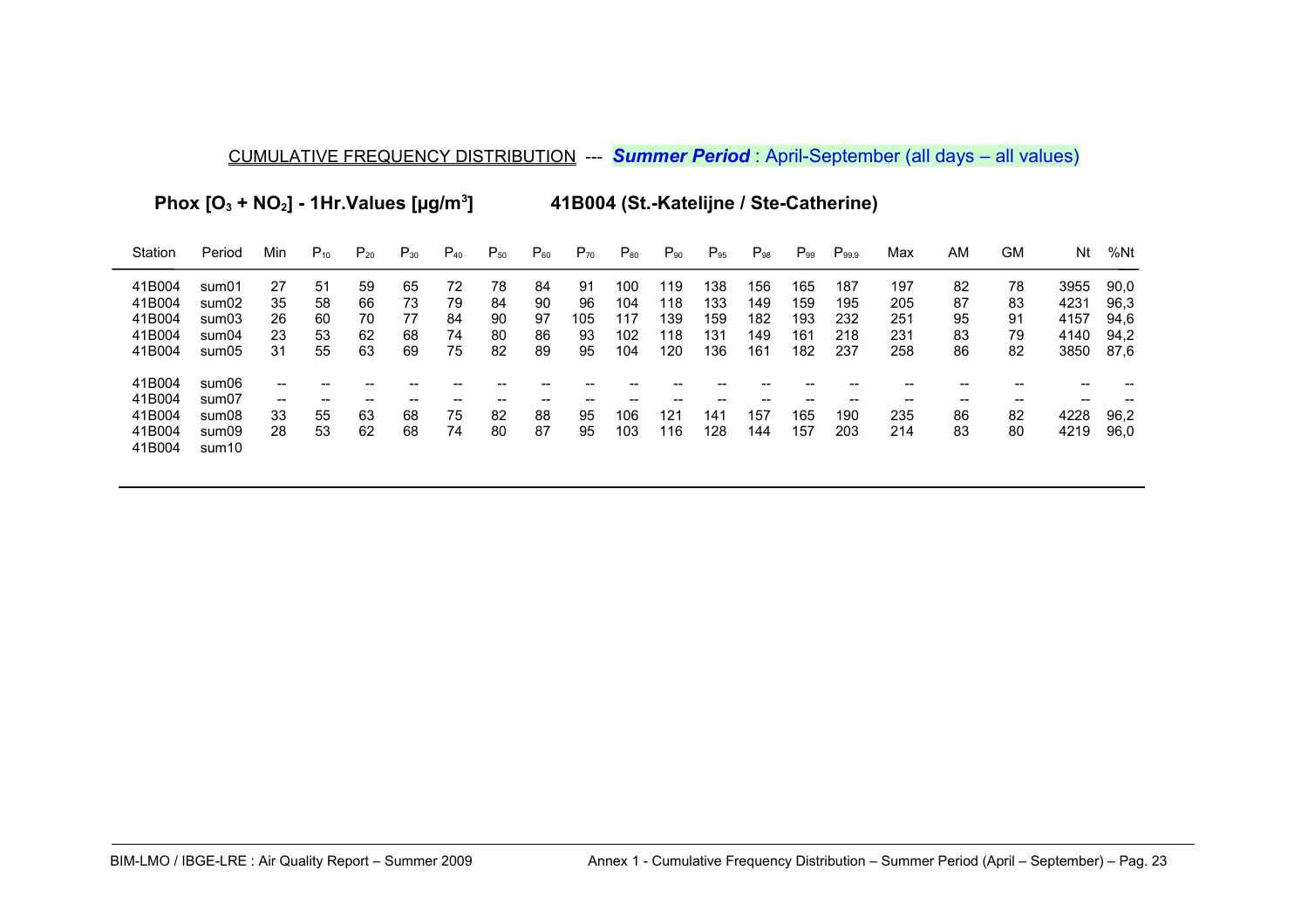**Phox [O3 + NO2] - 1Hr.Values [µg/m<sup>3</sup>**

**] 41B006 (Europees Parlement / Parlement Européen)**

| Station          | Period                     | Min | $P_{10}$ | $P_{20}$ | $P_{30}$ | $P_{40}$ | $P_{50}$ | $P_{60}$ | $P_{70}$ | $P_{80}$ | $\mathsf{P}_{90}$ | $P_{95}$ | $P_{98}$ | $P_{.99}$ | $P_{99.9}$ | Max | ΑM | GM | Nt   | %Nt  |
|------------------|----------------------------|-----|----------|----------|----------|----------|----------|----------|----------|----------|-------------------|----------|----------|-----------|------------|-----|----|----|------|------|
| 41B006           | sum01                      | --  |          |          |          |          |          |          |          |          |                   |          |          |           |            |     |    | -- | 361  | 8,2  |
| 41B006           | sum02                      | 31  | 55       | 63       | 68       | 74       | 79       | 84       | 90       | 98       | 112               | 124      | 138      | 148       | 173        | 184 | 82 | 78 | 4145 | 94,3 |
| 41B006           | sum03                      | 31  | 63       | 72       | 79       | 85       | 91       | 97       | 106      | 118      | 140               | 158      | 178      | 191       | 229        | 248 | 97 | 92 | 3896 | 88,7 |
| 41B006           | sum04                      | 25  | 56       | 63       | 69       | 75       | 80       | 87       | 94       | 102      | 117               | 129      | 144      | 157       | 201        | 214 | 84 | 80 | 4094 | 93,2 |
| 41B006           | sum05                      | 31  | 53       | 61       | 67       | 73       | 79       | 86       | 94       | 101      | 115               | 130      | 154      | 171       | 217        | 230 | 83 | 79 | 4110 | 93,5 |
| 41B006           | sum06                      | 32  | 56       | 65       | 72       | 78       | 84       | 91       | 99       | 109      | 130               | 148      | 166      | 177       | 207        | 244 | 89 | 85 | 4086 | 93,0 |
| 41B006           | sum07                      | 27  | 54       | 61       | 67       | 72       | 77       | 83       | -90      | 99       | 115               | 130      | 147      | 162       | 185        | 199 | 82 | 78 | 3544 | 80.6 |
| 41B006           | sum08                      | 34  | 57       | 64       | 70       | 76       | 83       | 90       | 98       | 108      | 122               | 136      | 149      | 157       | 179        | 235 | 87 | 83 | 4165 | 94,8 |
| 41B006<br>41B006 | sum09<br>sum <sub>10</sub> | 33  | 58       | 66       | 73       | 79       | 84       | 91       | 99       | 108      | 120               | 131      | 150      | 162       | 199        | 212 | 88 | 84 | 4186 | 95,3 |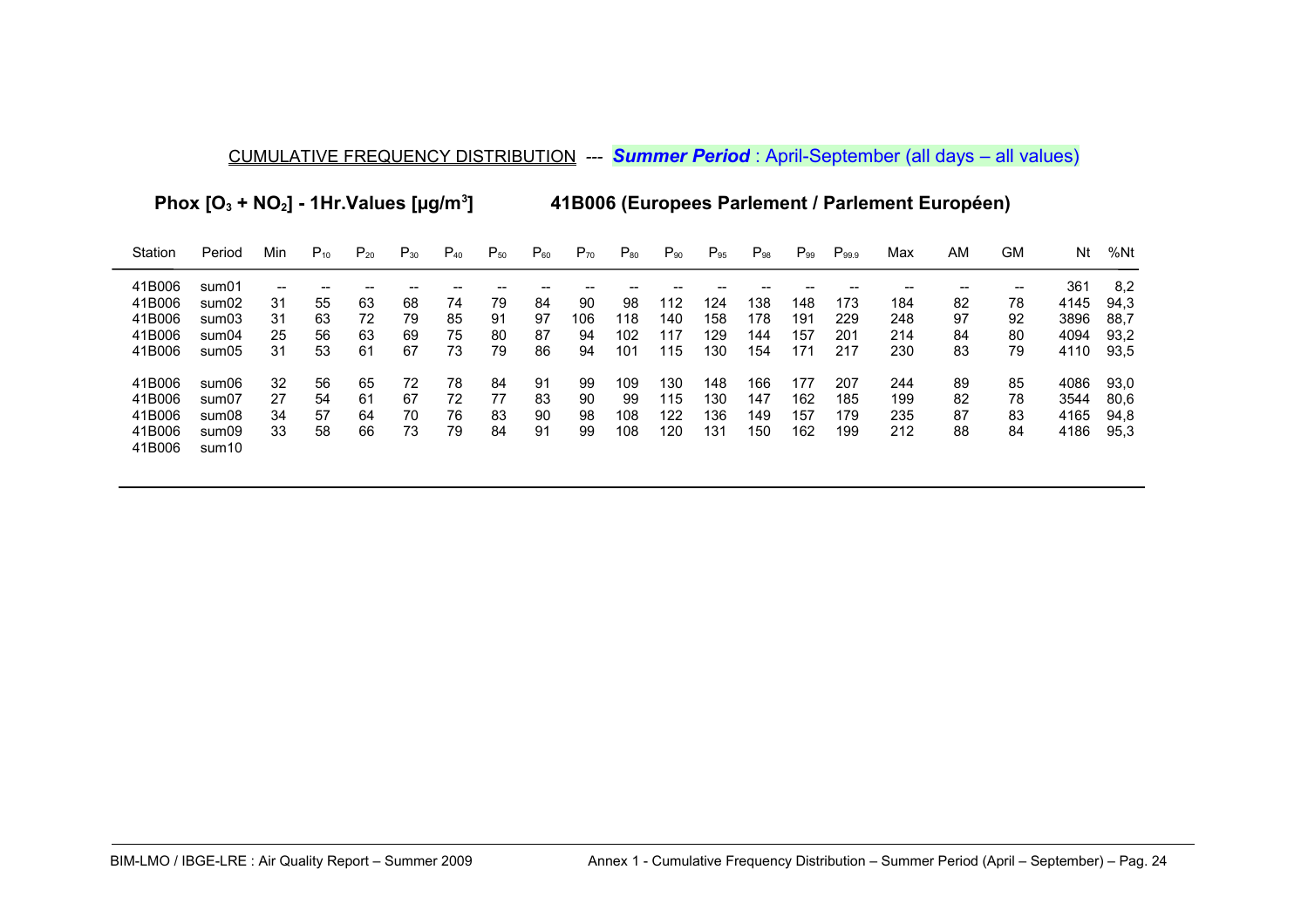Phox  $[O_3 + NO_2] - 1$ Hr.Values  $[µg/m^3]$ 

41B011 (St.-Agatha-Berchem / Berchem-Ste-Agathe)

| Station                                        | Period                                                | Min                  | $P_{10}$             | $P_{20}$             | $P_{30}$             | $P_{40}$             | $P_{50}$             | $P_{60}$             | $P_{70}$             | $P_{80}$              | $P_{90}$                 | $P_{95}$                 | $P_{98}$                 | $P_{99}$                 | $\mathsf{P}_{99.9}$      | Max                      | AM                   | GМ                   | Nt                           | %Nt                          |
|------------------------------------------------|-------------------------------------------------------|----------------------|----------------------|----------------------|----------------------|----------------------|----------------------|----------------------|----------------------|-----------------------|--------------------------|--------------------------|--------------------------|--------------------------|--------------------------|--------------------------|----------------------|----------------------|------------------------------|------------------------------|
| 41B011                                         | sum <sub>93</sub>                                     | 25                   | 47                   | 54                   | 60                   | 65                   | 70                   | 76                   | 84                   | 95                    | 114                      | 135                      | 163                      | 176                      | 202                      | 214                      | 77                   | 72                   | 3576                         | 81,4                         |
| 41B011                                         | sum94                                                 | 25                   | 51                   | 59                   | 66                   | 72                   | 78                   | 86                   | 96                   | 110                   | 140                      | 165                      | 193                      | 212                      | 265                      | 275                      | 88                   | 81                   | 3269                         | 74,4                         |
| 41B011                                         | sum95                                                 | 29                   | 50                   | 57                   | 63                   | 69                   | 76                   | 83                   | 92                   | 109                   | 145                      | 175                      | 203                      | 217                      | 255                      | 291                      | 87                   | 80                   | 3506                         | 79,8                         |
| 41B011                                         | sum96                                                 | 26                   | 44                   | 52                   | 58                   | 65                   | 72                   | 80                   | 89                   | 101                   | 119                      | 138                      | 157                      | 168                      | 188                      | 203                      | 78                   | 72                   | 3099                         | 70,5                         |
| 41B011                                         | sum97                                                 | 29                   | 51                   | 59                   | 66                   | 73                   | 80                   | 88                   | 99                   | 114                   | 140                      | 162                      | 183                      | 195                      | 230                      | 263                      | 88                   | 82                   | 3014                         | 68,6                         |
| 41B011                                         | sum98                                                 | 24                   | 46                   | 53                   | 59                   | 65                   | 71                   | 77                   | 84                   | 93                    | 109                      | 127                      | 148                      | 172                      | 219                      | 255                      | 75                   | 71                   | 3679                         | 83,7                         |
| 41B011                                         | sum <sub>99</sub>                                     | 21                   | 46                   | 54                   | 61                   | 67                   | 73                   | 80                   | 88                   | 98                    | 115                      | 130                      | 149                      | 164                      | 196                      | 202                      | 78                   | 73                   | 3868                         | 88,0                         |
| 41B011                                         | sum00                                                 | 25                   | 49                   | 57                   | 63                   | 69                   | 76                   | 82                   | 89                   | 98                    | 111                      | 127                      | 145                      | 154                      | 191                      | 203                      | 79                   | 75                   | 3821                         | 86,9                         |
| 41B011                                         | sum01                                                 | 26                   | 49                   | 57                   | 65                   | 71                   | 77                   | 84                   | 91                   | 100                   | 118                      | 142                      | 164                      | 174                      | 214                      | 256                      | 82                   | 77                   | 3917                         | 89,1                         |
| 41B011                                         | sum02                                                 | 28                   | 47                   | 55                   | 61                   | 67                   | 73                   | 79                   | 86                   | 95                    | 109                      | 127                      | 147                      | 157                      | 189                      | 194                      | 77                   | 73                   | 3703                         | 84,3                         |
| 41B011                                         | sum03                                                 | 29                   | 55                   | 65                   | 72                   | 79                   | 86                   | 93                   | 102                  | 114                   | 136                      | 157                      | 182                      | 197                      | 237                      | 246                      | 91                   | 86                   | 4134                         | 94,1                         |
| 41B011                                         | sum04                                                 | 24                   | 48                   | 56                   | 62                   | 68                   | 74                   | 81                   | 88                   | 96                    | 112                      | 127                      | 149                      | 159                      | 213                      | 225                      | 78                   | 74                   | 4025                         | 91,6                         |
| 41B011                                         | sum05                                                 | 19                   | 48                   | 56                   | 62                   | 69                   | 75                   | 83                   | 90                   | 99                    | 114                      | 131                      | 157                      | 168                      | 226                      | 237                      | 80                   | 75                   | 4207                         | 95,7                         |
| 41B011<br>41B011<br>41B011<br>41B011<br>41B011 | sum06<br>sum07<br>sum08<br>sum09<br>sum <sub>10</sub> | 26<br>20<br>24<br>20 | 48<br>44<br>46<br>46 | 57<br>51<br>54<br>54 | 64<br>57<br>60<br>61 | 70<br>62<br>66<br>67 | 77<br>68<br>72<br>73 | 84<br>74<br>79<br>80 | 92<br>82<br>88<br>88 | 104<br>92<br>99<br>98 | 129<br>107<br>115<br>111 | 150<br>124<br>134<br>123 | 174<br>142<br>150<br>141 | 192<br>156<br>158<br>153 | 212<br>189<br>175<br>197 | 255<br>199<br>197<br>208 | 83<br>73<br>77<br>77 | 77<br>68<br>73<br>72 | 4025<br>4172<br>4033<br>4206 | 91,6<br>94,9<br>91,8<br>95,7 |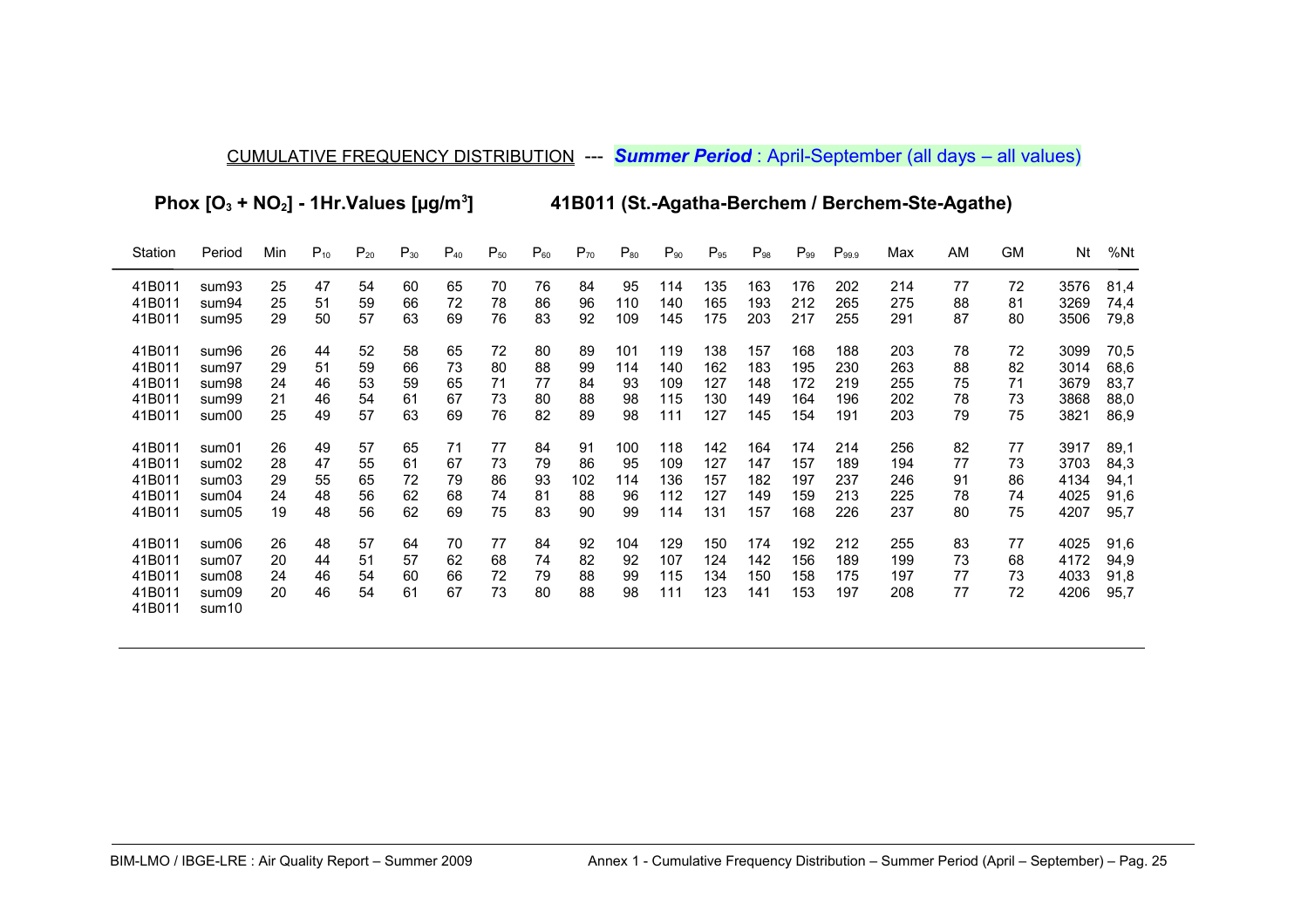Phox  $[O_3 + NO_2] - 1Hr.Values [µg/m<sup>3</sup>]$ 

41R012 (Ukkel / Uccle)

| Station                                        | Period                                                | Min                  | $P_{10}$             | $P_{20}$             | $P_{30}$             | $P_{40}$             | $P_{50}$             | $P_{60}$             | $P_{70}$              | $P_{80}$                | $P_{90}$                 | $P_{95}$                 | $P_{98}$                 | $P_{99}$                 | $P_{99.9}$               | Max                      | AM                   | <b>GM</b>            | Nt                           | %Nt                          |
|------------------------------------------------|-------------------------------------------------------|----------------------|----------------------|----------------------|----------------------|----------------------|----------------------|----------------------|-----------------------|-------------------------|--------------------------|--------------------------|--------------------------|--------------------------|--------------------------|--------------------------|----------------------|----------------------|------------------------------|------------------------------|
| 41R012                                         | sum86                                                 | 15                   | 46                   | 55                   | 62                   | 68                   | 75                   | 85                   | 97                    | 111                     | 130                      | 143                      | 161                      | 180                      | 216                      | 259                      | 83                   | 77                   | 2637                         | 60,0                         |
| 41R012                                         | sum87                                                 | 17                   | 48                   | 57                   | 65                   | 71                   | 76                   | 82                   | 88                    | 97                      | 113                      | 131                      | 154                      | 174                      | 225                      | 237                      | 79                   | 75                   | 2466                         | 56,1                         |
| 41R012                                         | sum88                                                 | 22                   | 46                   | 53                   | 59                   | 66                   | 71                   | 78                   | 86                    | 96                      | 114                      | 129                      | 148                      | 156                      | 170                      | 205                      | 76                   | 71                   | 2626                         | 59,7                         |
| 41R012                                         | sum89                                                 | 33                   | 56                   | 66                   | 73                   | 79                   | 86                   | 94                   | 105                   | 120                     | 148                      | 173                      | 200                      | 221                      | 273                      | 302                      | 95                   | 89                   | 3542                         | 80,6                         |
| 41R012                                         | sum90                                                 | 11                   | 49                   | 59                   | 67                   | 75                   | 83                   | 91                   | 104                   | 125                     | 154                      | 176                      | 213                      | 232                      | 262                      | 284                      | 93                   | 84                   | 2316                         | 52,7                         |
| 41R012                                         | sum91                                                 | 24                   | 51                   | 62                   | 72                   | 79                   | 86                   | 94                   | 103                   | 114                     | 134                      | 150                      | 169                      | 186                      | 223                      | 256                      | 90                   | 85                   | 3025                         | 68,8                         |
| 41R012                                         | sum92                                                 | 15                   | 41                   | 47                   | 53                   | 59                   | 65                   | 72                   | 83                    | 99                      | 122                      | 140                      | 165                      | 186                      | 247                      | 285                      | 74                   | 68                   | 2616                         | 59,5                         |
| 41R012                                         | sum93                                                 | 20                   | 42                   | 51                   | 59                   | 65                   | 72                   | 78                   | 87                    | 99                      | 121                      | 143                      | 172                      | 190                      | 236                      | 293                      | 78                   | 72                   | 3618                         | 82,3                         |
| 41R012                                         | sum94                                                 | 18                   | 52                   | 62                   | 70                   | 76                   | 83                   | 91                   | 102                   | 114                     | 139                      | 162                      | 193                      | 217                      | 274                      | 289                      | 91                   | 84                   | 3281                         | 74,7                         |
| 41R012                                         | sum95                                                 | 31                   | 56                   | 64                   | 71                   | 78                   | 85                   | 93                   | 102                   | 119                     | 154                      | 181                      | 207                      | 222                      | 271                      | 287                      | 95                   | 88                   | 3492                         | 79,5                         |
| 41R012                                         | sum96                                                 | 25                   | 48                   | 56                   | 63                   | 69                   | 76                   | 83                   | 91                    | 101                     | 119                      | 137                      | 162                      | 176                      | 203                      | 211                      | 81                   | 76                   | 3308                         | 75,3                         |
| 41R012                                         | sum97                                                 | 26                   | 52                   | 61                   | 67                   | 75                   | 81                   | 88                   | 96                    | 109                     | 129                      | 150                      | 174                      | 185                      | 210                      | 228                      | 86                   | 81                   | 3604                         | 82,0                         |
| 41R012                                         | sum98                                                 | 19                   | 46                   | 54                   | 60                   | 66                   | 72                   | 78                   | 84                    | 92                      | 107                      | 122                      | 144                      | 165                      | 207                      | 251                      | 75                   | 71                   | 3727                         | 84,8                         |
| 41R012                                         | sum99                                                 | 32                   | 56                   | 63                   | 70                   | 77                   | 83                   | 90                   | 99                    | 111                     | 131                      | 150                      | 171                      | 185                      | 203                      | 212                      | 89                   | 84                   | 3985                         | 90,7                         |
| 41R012                                         | sum00                                                 | 25                   | 50                   | 57                   | 64                   | 69                   | 76                   | 82                   | 88                    | 97                      | 108                      | 123                      | 146                      | 154                      | 184                      | 188                      | 78                   | 75                   | 4041                         | 92,0                         |
| 41R012                                         | sum01                                                 | 27                   | 51                   | 59                   | 65                   | 72                   | 78                   | 85                   | 92                    | 101                     | 119                      | 147                      | 169                      | 182                      | 210                      | 224                      | 83                   | 78                   | 3948                         | 89,8                         |
| 41R012                                         | sum02                                                 | 20                   | 46                   | 54                   | 60                   | 67                   | 73                   | 80                   | 87                    | 96                      | 109                      | 123                      | 139                      | 150                      | 192                      | 201                      | 76                   | 72                   | 3790                         | 86,2                         |
| 41R012                                         | sum03                                                 | 17                   | 48                   | 58                   | 67                   | 76                   | 83                   | 91                   | 100                   | 113                     | 136                      | 160                      | 184                      | 200                      | 241                      | 254                      | 88                   | 81                   | 3858                         | 87,8                         |
| 41R012                                         | sum04                                                 | 20                   | 48                   | 56                   | 62                   | 69                   | 75                   | 83                   | 91                    | 100                     | 116                      | 130                      | 148                      | 165                      | 219                      | 223                      | 79                   | 74                   | 4134                         | 94,1                         |
| 41R012                                         | sum05                                                 | 22                   | 45                   | 54                   | 60                   | 67                   | 72                   | 80                   | 88                    | 96                      | 113                      | 129                      | 156                      | 173                      | 223                      | 233                      | 77                   | 72                   | 4057                         | 92,3                         |
| 41R012<br>41R012<br>41R012<br>41R012<br>41R012 | sum06<br>sum07<br>sum08<br>sum09<br>sum <sub>10</sub> | 29<br>15<br>27<br>25 | 52<br>47<br>50<br>52 | 63<br>54<br>57<br>60 | 70<br>60<br>63<br>67 | 77<br>66<br>70<br>72 | 85<br>71<br>77<br>79 | 92<br>78<br>84<br>85 | 100<br>87<br>93<br>94 | 112<br>96<br>103<br>104 | 136<br>112<br>117<br>118 | 157<br>130<br>134<br>129 | 182<br>150<br>151<br>147 | 197<br>164<br>159<br>161 | 233<br>198<br>187<br>196 | 284<br>209<br>262<br>200 | 90<br>76<br>81<br>83 | 84<br>72<br>77<br>78 | 4229<br>4163<br>4098<br>4099 | 96,2<br>94,7<br>93,3<br>93,3 |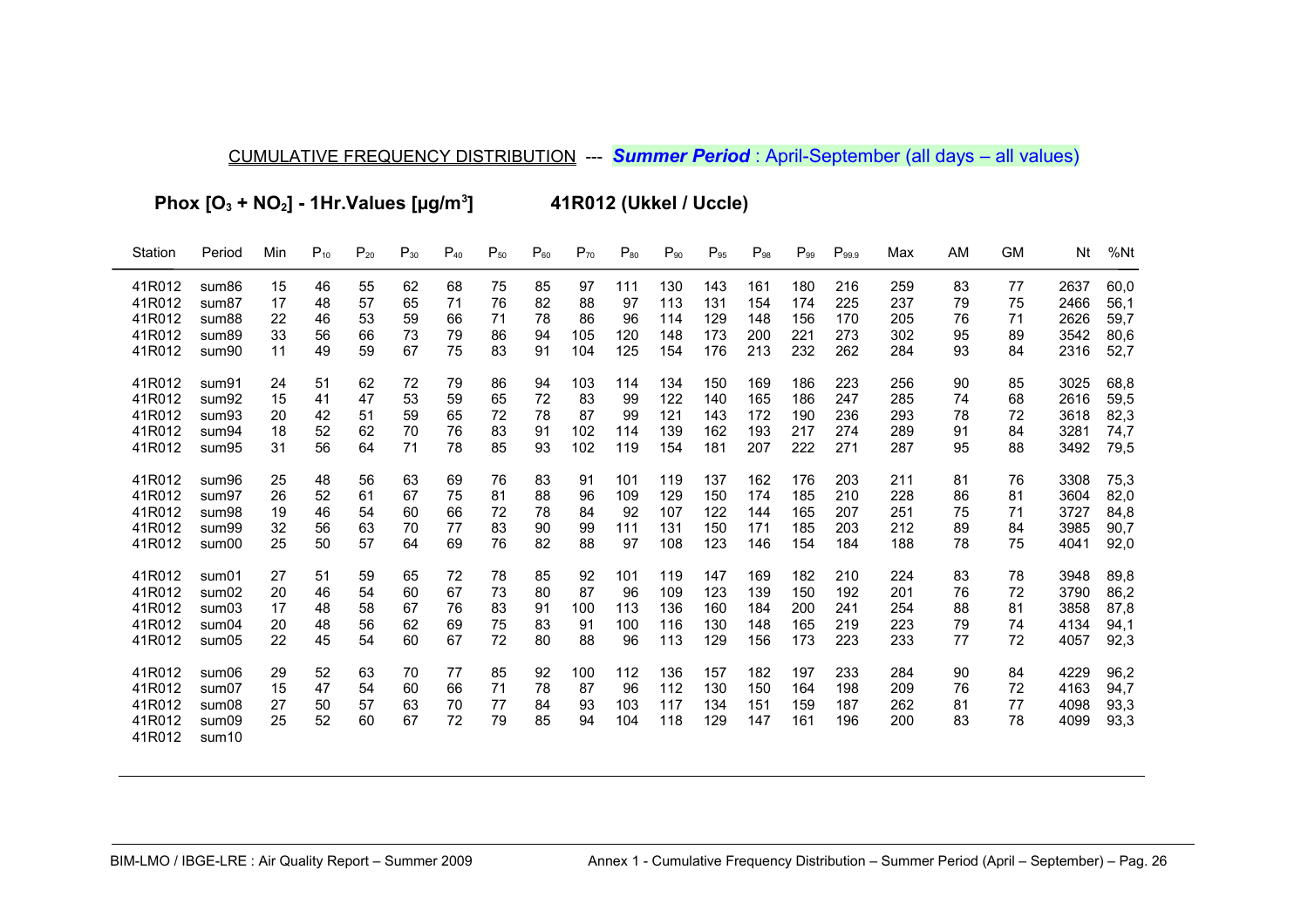Phox  $[O_3 + NO_2] - 1$ Hr.Values  $[µq/m^3]$ 41N043 (Haren)

 $\mathsf{P}_{30}$  $P_{20}$  $\mathsf{P}_{90}$  $\mathsf{P}_{\textrm{98}}$ Station Period Min  $P_{10}$  $P_{40}$  $P_{50}$  $P_{60}$  $P_{70}$  $P_{80}$  $P_{95}$  $P_{99}$   $P_{99.9}$ AM **GM** Nt %Nt Max 41N043 40,5 sum98  $\sim$  $\sim$  $\overline{\phantom{a}}$  $\overline{a}$  $\overline{\phantom{a}}$  $\overline{\phantom{a}}$  $\overline{\phantom{a}}$  $\overline{\phantom{a}}$  $\sim$  $\overline{\phantom{a}}$  $\overline{\phantom{a}}$  $\overline{a}$  $\overline{\phantom{a}}$  $\overline{\phantom{a}}$  $\sim$  $\overline{\phantom{a}}$  $\sim$ 41N043 sum99 89.8 41N043 sum00 80,6 41N043 sum01 90,8 41N043 sum02 88.2 41N043 sum03 93.2 41N043 90.4 sum04 41N043  $sum05$ 86,3 41N043 sum06 91,5 41N043 sum07 92,8 41N043  $75,1$ sum08 41N043  $sum09$ 91,6 41N043 sum10